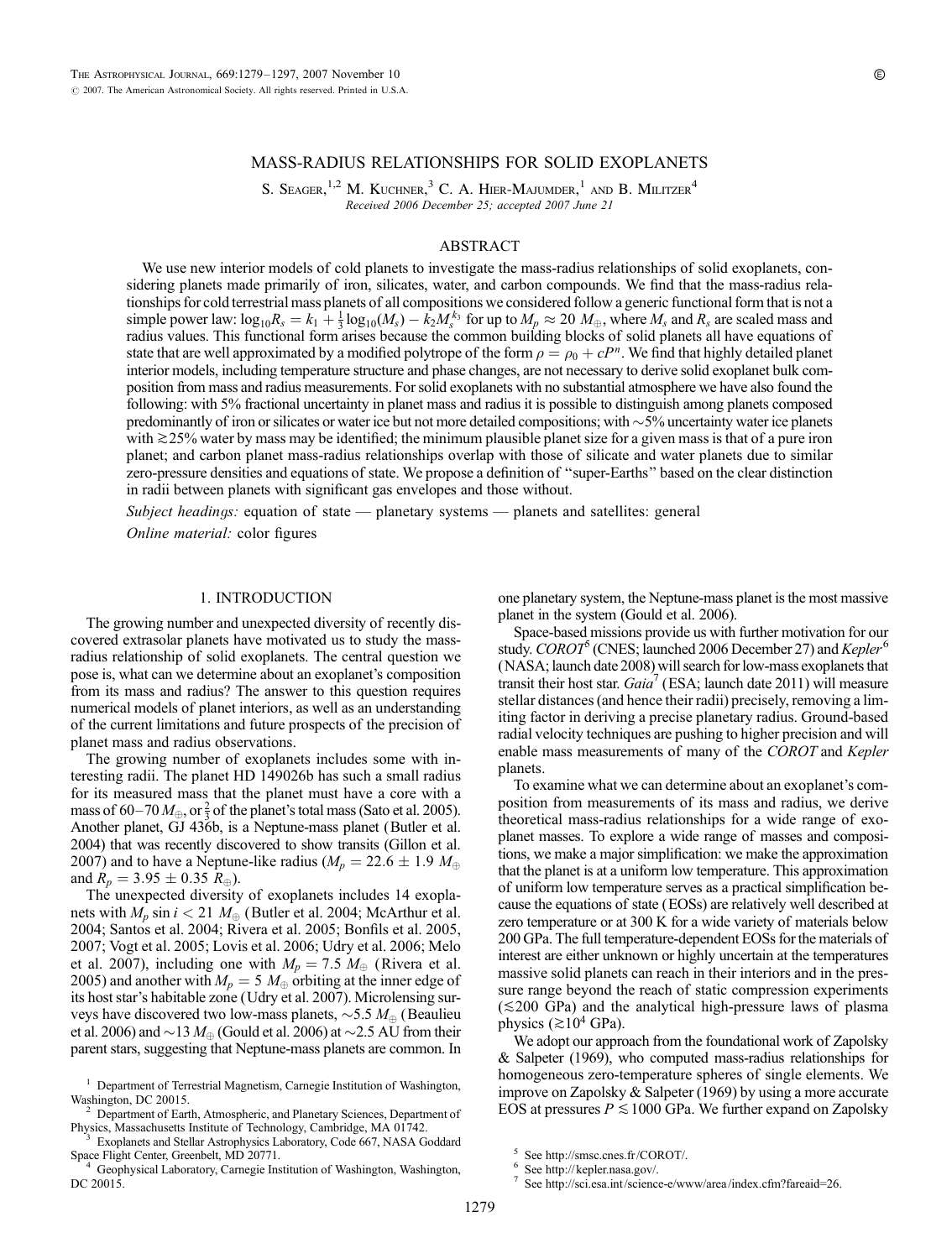& Salpeter (1969) by considering more realistic planetary materials, considering differentiated planets, exploring the effects of temperature on the planet mass and radius, and investigating potential observational uncertainties on planet mass and radius.

This work complements the highly focused physical models of low-mass exoplanets offered by other authors. A detailed study by Léger et al. (2004) focused on water planets and provided a detailed model of the interior and atmosphere of a 6  $M_{\oplus}$  planet with an interior composition of 3  $M_{\oplus}$  of water, 2  $M_{\oplus}$  of a silicate mantle, and 1  $M_{\oplus}$  iron and nickel core (for a description of a water planet see also Kuchner 2003). Valencia et al. (2006) calculated the mass-radius relationship for ''super-Earths'' and ''super-Mercuries'' (defined in their paper to be  $1-10 M_{\oplus}$  and similar composition to Earth and  $1-10$  Mercury masses and similar composition to Mercury, respectively). Valencia et al. (2006) explore different mineral compositions of the mantle and core, investigate whether the planets have solid or liquid cores, and apply their model to GJ 876d in Valencia et al. (2007a) and to degeneracies of planet interior composition in Valencia et al. (2007b). Ehrenreich et al. (2006) model small cold exoplanets to study the microlensing planet OGLE 2005-BLG-390Lb (Beaulieu et al. 2006). In the past Stevenson (1982) and more recently Fortney et al. (2007) and Sotin et al. (2007) have also investigated mass-radius relationships of rocky and icy exoplanets.

We take a broader view than these previous studies, using more approximate models in order to investigate planets of a wide range of compositions and masses. We describe our model in  $\S 2$  and the EOSs in  $\S 3$ . In  $\S 4$  we present mass-radius relationships for homogeneous and differentiated planets and discuss the effects of phase changes and temperature. In  $\S$  5 we describe a generic mass-radius relationship shared by all solid exoplanets under our approximation. We discuss the broad consequences of our study in  $\S$  6, followed by a summary and conclusion in  $\S$  7.

### 2. MODEL

We solve for  $m(r)$ , the mass contained within radius r,  $P(r)$ , the pressure, and  $\rho(r)$ , the density of a spherical planet, from three equations: the mass of a spherical shell

$$
\frac{dm(r)}{dr} = 4\pi r^2 \rho(r),\tag{1}
$$

the equation of hydrostatic equilibrium

$$
\frac{dP(r)}{dr} = \frac{-Gm(r)\rho(r)}{r^2},\tag{2}
$$

and the EOS

$$
P(r) = f(\rho(r), T(r)),\tag{3}
$$

where  $f$  is a unique function for a given material. Different approximations to the EOS have been derived, and we describe our choice in detail in  $\S$  3. For the majority of the calculations for solid materials presented here, we neglect the temperature dependence of the EOS and use experimental data obtained at room temperature. The importance of thermal contributions to the pressure is discussed in  $\S$  4.2.2.

We numerically integrate equations (1) and (2) starting at the planet's center  $(r = 0)$  using the inner boundary condition  $M(0) = 0$  and  $P(0) = P_{\text{central}}$ , where  $P_{\text{central}}$  is a chosen central pressure. For the outer boundary condition we use  $P(R_p) = 0$ . The choice of  $P_{\text{central}}$  at the inner boundary and the outer boundary condition  $P(R_p) = 0$  define the planetary radius  $R_p$  and total mass

 $M_p = m(R_p)$ . Integrating equations (1) and (2) over and over for a range of  $P_{\text{central}}$  provides the mass-radius relationship for a given EOS.

For differentiated planets containing more than one kind of material, we specify the desired fractional mass of the core and of each shell. We then integrate equations (1) and (2) as specified above, given a  $P_{\text{central}}$  and outer boundary condition. We switch from one material to the next where the desired fractional mass is reached, using a guess of the total planet mass. Since we do not know the total mass that a given integration will yield ahead of time, we generally need to iterate a few times in order to produce a model with the desired distribution of material.

We tested our code by trying to duplicate the mass-radius curves in Zapolsky & Salpeter (1969) using their EOS (Salpeter & Zapolsky 1967). Our mass-radius curves agreed with those in Zapolsky & Salpeter (1969) to within a few percent.

### 3. EQUATIONS OF STATE

An EOS describes the relationship between density, pressure, and temperature for a given material in thermodynamic equilibrium. Because we compute models without temperature dependence, we choose a form of EOS that assumes uniform or zero temperature. For  $P \le 200$  GPa we use fits to experimental data, either the Vinet EOS or the Birch-Murnagham EOS (BME). For  $P \gtrsim 10^4$  GPa, where electron degeneracy pressure becomes increasingly important, we use the Thomas-Fermi-Dirac (TFD) theoretical EOS. In between these pressures the EOSs are not well known and we treat the EOS as described in  $\S 3.3$ .

#### 3.1. Low-Pressure EOSs: Vinet and Birch-Murnagham

For pressures below approximately 200 GPa we rely on experimental data that have been fitted to the common EOS formulae of either Vinet (Vinet et al. 1987, 1989) or BME (Birch 1947; Poirier 2000). For a derivation of these EOSs see Poirier (2000). The Vinet EOS is

$$
P = 3K_0 \eta^{2/3} \left( 1 - \eta^{-1/3} \right) \exp \left[ \frac{3}{2} \left( K_0' - 1 \right) \left( 1 - \eta^{-1/3} \right) \right], \quad (4)
$$

and the third-order finite strain BME is

$$
P = \frac{3}{2} K_0 \left( \eta^{7/3} - \eta^{5/3} \right) \left[ 1 + \frac{3}{4} \left( K_0' - 4 \right) \left( \eta^{2/3} - 1 \right) \right]. \tag{5}
$$

For the fourth-order finite strain BME, the term

$$
+\frac{3}{2}K_0\left(\eta^{7/3}-\eta^{5/3}\right)\frac{3}{8}K_0\left(\eta^{2/3}-1\right)^2
$$
  
\$\times \left[K\_0K\_0''+K\_0'(K\_0'-7)+\frac{143}{9}\right] (6)

is added to equation (5). Here  $\eta = \rho/\rho_0$  is the compression ratio with respect to the ambient density,  $\rho_0$ .  $K_0 = -V(\partial P/\partial V)_T$  is the bulk modulus of the material,  $K_0'$  is the pressure derivative, and  $K_0''$  is the second pressure derivative. The majority of experiments (from which  $K_0$  and  $K'_0$  are derived) are typically limited to pressures less than 150 GPa and temperatures less than 2000 K.

Both the BME and the Vinet EOSs are empirical fits to experimental data. The Vinet EOS is considered to be more suitable than the BME EOS for extrapolation to high pressures because the BME is derived from an expansion of the elastic potential energy as a function of pressure truncated to low orders (Poirier 2000). Where possible we choose the Vinet or BME fit provided for experimental data according to which fit best matches up with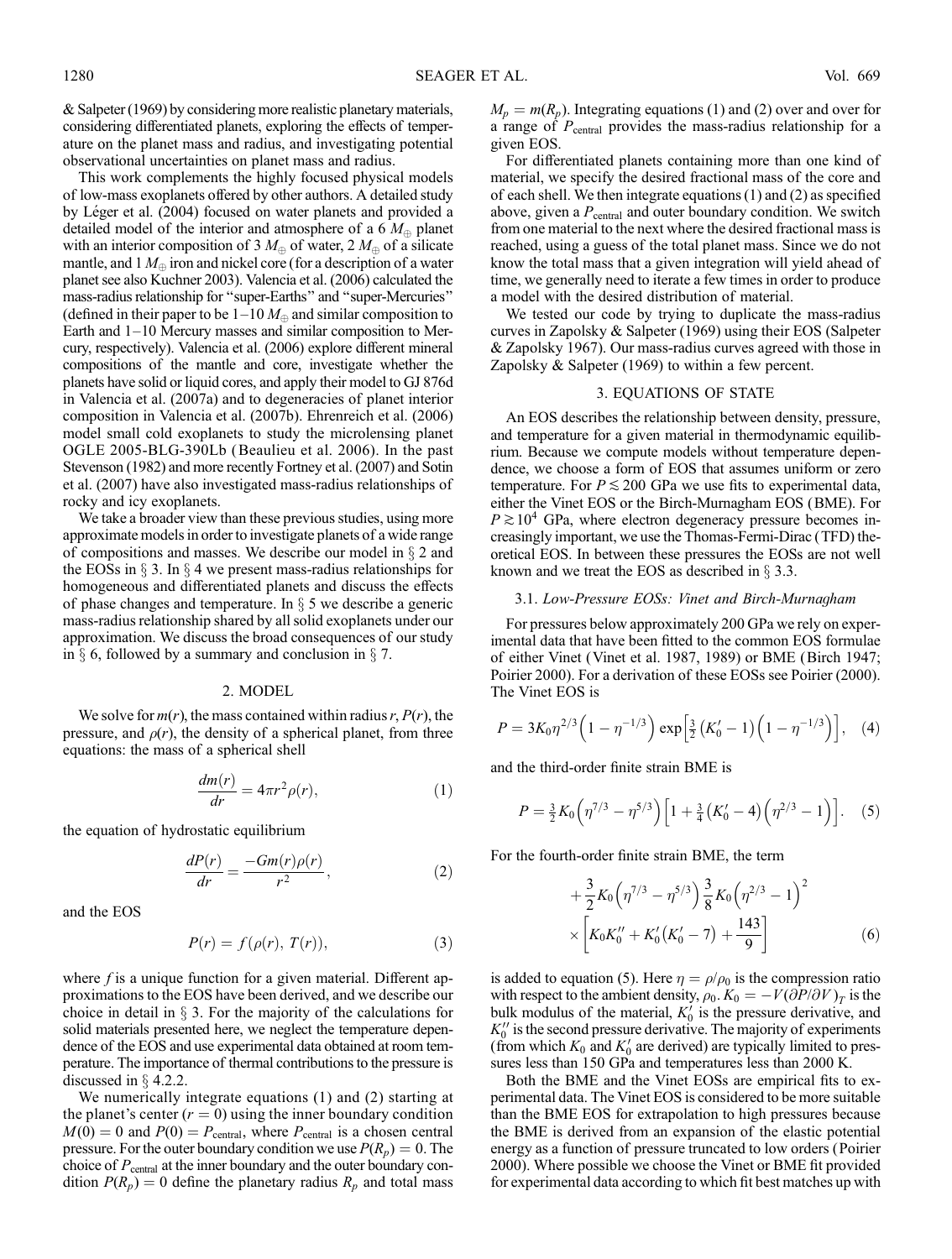| Atom or Compound | $K_0$<br>(GPa) | $K_0'$         | $(Mg \, \text{m}^{-3})$ | Fit        | $log_{10}P_{V/T}$<br>(GPa) | References |
|------------------|----------------|----------------|-------------------------|------------|----------------------------|------------|
|                  | $33.8 + 3$     | $8.9 + 1.0$    | 2.25                    | <b>BME</b> | 11.75                      |            |
|                  | $162.5 + 5$    | $5.5 + 0.8$    | 7.86                    | <b>BME</b> | $\cdots$                   | 1, 3       |
|                  | $156.2 + 1.8$  | $6.08 + 0.12$  | 8.30                    | V          | 13.32                      |            |
|                  | $35 + 4$       | $5 + 2$        | 4.77                    | <b>BME</b> | 13.23                      |            |
|                  | $23.7 + 0.9$   | $4.15 + 0.07$  | 1.46                    | <b>BME</b> | .                          |            |
|                  | 2.28           | .              | .                       | $\cdot$    | $\cdots$                   |            |
|                  | $177.0 + 4$    | $4.0 + 0.1$    | 3.56                    | <b>BME</b> | 12.8                       |            |
|                  | 125            |                | 3.22                    | <b>BME</b> | $\cdot$ .                  | 1, 9       |
|                  | $247 + 4$      | $3.97^{\circ}$ | 4.10                    | BME4       | 13.13                      | 10         |
|                  | $266 + 6$      | $3.9 + 0.04$   | 4.26                    | <b>BME</b> | 12.74                      | 1.11       |
|                  | $227 + 3$      | $4.1 \pm 0.1$  | 3.22                    | <b>BME</b> | 11.4                       | l. 12      |

TABLE 1 PARAMETERS FOR THE VINET (V) OR BIRCH-MURNAGHAM (BME) EOS FITS

Seawater at 12°K.

 $K_0$  values are assumed.

<sup>o</sup> K<sub>0</sub>' values are assumed.<br>A fourth-order BME fit was used with  $K_0'' = -0.016 \text{ GPa}^{-1}$ .

References.—(1) Ahrens 2000; (2) Hanfland et al. 1989; (3) Takahashi & Spain 1989; (4) Anderson et al. 2001; (5) King & Prewitt 1989; (6) Hemley et al. 1987; (7) Halliday et al. 2003; (8) Duffy et al. 1995; (9) Olinger 1977; (10) Karki et al. 2000; (11) Knittle & Jeanloz 1987; (12) Alexsandrov et al. 1989.

the TFD EOS at high pressures. In one case we used a fourthorder BME where the term  $K_0''$  is determined theoretically (see  $\S$  3.3). Table 1 lists the  $K_0$ ,  $K'_0$ , and the type of EOS fit we used for each material.

#### 3.2. High-Pressure EOS: Thomas-Fermi-Dirac

The TFD theory was derived in the late 1920s as an approximate way to characterize the interactions of electrons and nuclei. The electrons are treated as a gas of noninteracting particles that obey the Pauli exclusion principle and move in the Coulomb field of the nuclei. Under the assumption that the potential is slowly varying, a self-consistent solution is derived so that Pauli exclusion pressure balances out the Coulomb forces (Eliezer et al. 2002).

These approximations lead to a comparatively simple description that works for any material and becomes increasingly accurate at high pressure. For each material, however, there is a pressure limit below which the TFD model is no longer valid, where the assumption of a noninteracting electron gas in a slowly varying potential breaks down. In real materials, the electrons occupy welldefined orbitals, which leads to chemical bonds and determines the crystal structure as a function of pressure and temperature. The TFD theory cannot describe chemical bonds and is insensitive to the arrangements of atoms in a particular structure. At very high pressure, however, where the kinetic energy dominates over the Coulomb energy, all these effects become less important and TFD theory yields an increasingly accurate EOS.

In this paper we use a modified TFD theory developed by Salpeter & Zapolsky (1967). The authors extended the original TFD theory by adding a density-dependent correlation energy term that captures some of the interaction effects of the electrons. In all of the following TFD calculations, we included the correlation energy correction calculated with fit formulae provided in Salpeter & Zapolsky  $(1967)$ .<sup>8</sup> We also follow this paper for the description of mixtures of different types of atoms.

Since the TFD theory does not describe chemical bonds, it does not reproduce the correct zero-pressure density and can even be in error by up to a factor of 2 or more (Zapolsky & Salpeter 1969; see Fig. 1). Instead, we rely on experimental data for lower pressure, which are available for almost all materials we consider.

### 3.3. Intermediate-Pressure EOS and Details for Specific Materials Used

The pressure range from approximately 200 to  $10<sup>4</sup>$  GPa is not easily accessible to experiment nor is it well described by the TFD EOS. Although shock experiments can reach pressures over 1000 GPa, a substantial contribution to the pressure comes from the thermal pressure (see  $\S$  4.2.2) because the material is also heated under shock compression. When a shock wave passes through a solid material, its density is only increased by up to a factor of 4. It is this limited compression ratio that makes it very difficult to obtain low-temperature EOS data beyond 200 GPa, the range needed to model planetary interiors. For all materials but  $H_2O$  in this pressure regime we simply use the Vinet/BME EOS up until the point where it intersects the TFD EOS curve, and the TFD EOS at higher pressures (see Fig. 1). A more accurate EOS in the intermediate pressure range  $200-10^4$  GPa demands new theoretical calculations. Such EOSs are not readily available since there are almost no applications that require EOSs in this pressure range.

*Water ice*.—As an example of how to fill this gap, we used density functional theory to calculate the EOS of water ice in the phases VIII and X in the pressure range  $2-7700$  GPa (Fig. 2 and Table 2). The theoretical EOS data presented here are in agreement with water ice VII experimental data (Hemley et al. 1987) in the range  $6-127$  GPa to within 3.5% in density for a given pressure. Our Vinet fit to the combined theoretical data for water ices VIII and X has parameters  $\rho_0 = 1460 \text{ kg m}^{-3}$ ,  $K_0 = 14.3771 \text{ GPa}$ , and  $K'_0 = 6.57972$ . This fit deviates from the tabular data in Table 2 by less than 2.5% in density for a given pressure.

At  $P > 3-20$  GPa water ice is in either phase VII or VIII, depending on temperature (see the water phase diagram in, e.g., Petrenko & Whitworth 1999). The structures of water ice phases VII and VIII are extremely similar, differing only by the ordering of the hydrogen atom. This different structure causes a negligible difference in the EOS, making the experimental water ice VII and the theoretical VIII EOS comparable. At  $P = 60$  GPa water ice VII/VIII undergoes a phase change to water ice X. In this structure, the distinction between covalent bonds and hydrogen bonds goes away. Instead, the hydrogen atom shifts to the midpoint between two oxygen atoms, while the hydrogen atoms occupy

<sup>&</sup>lt;sup>8</sup> Note that the denominator in the second term of  $\phi$  as defined in Salpeter & Zapolsky (1967) is listed as  $4.3^{1/3}$ ; the factor  $4 \times 3^{1/3}$  actually reproduces the EOSs in their paper. This definition of  $\phi$  differs from the one in Zapolsky & Salpeter (1969), which appears to be missing a factor of  $1/3^{1/3}$ .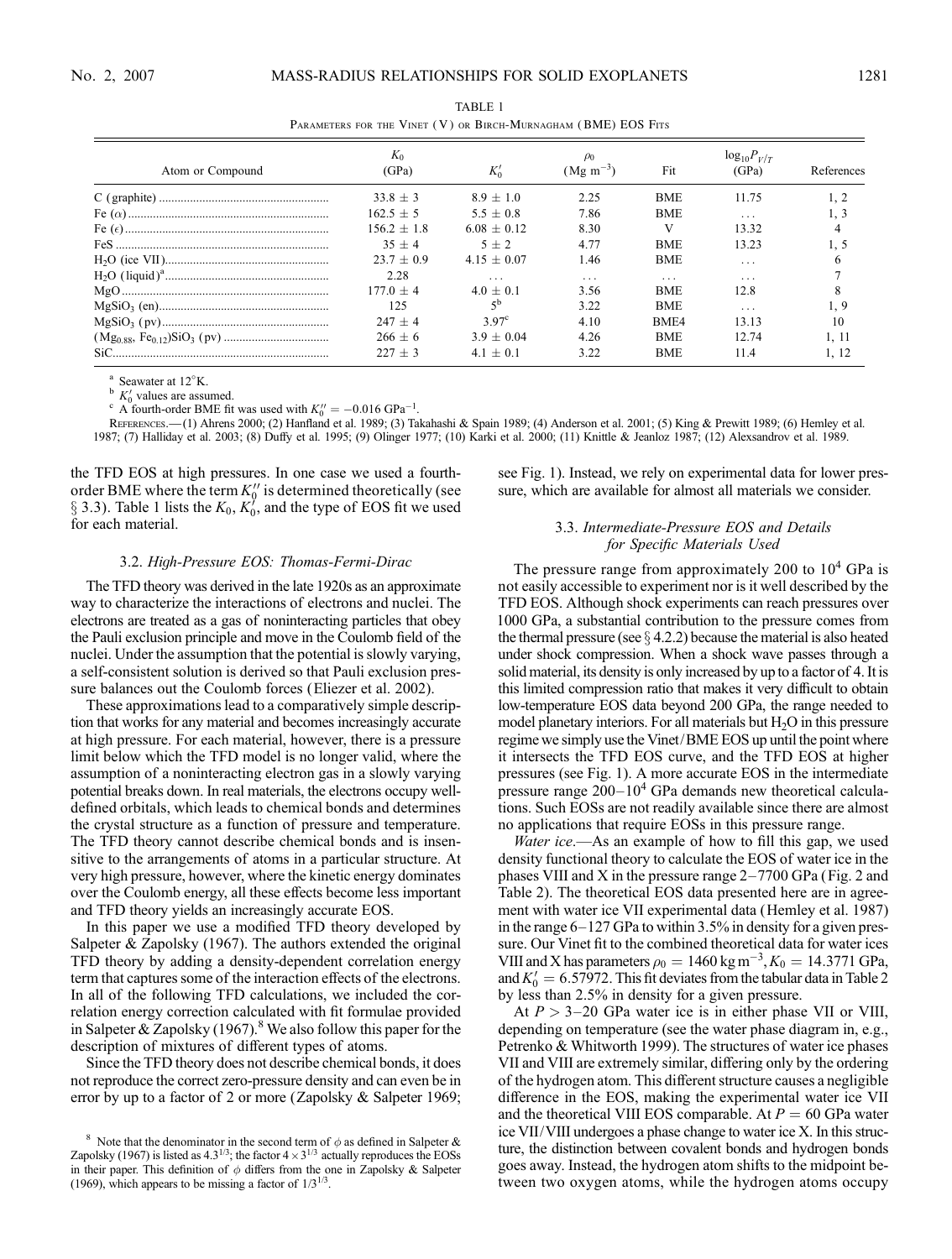

FIG. 1. - EOSs for different materials at zero or 300 K. The solid line is the EOS used in this study. The dotted line is a fit to experimental data (either Vinet [V ] or BME [BM ]), appropriate for low pressures (typically below 200 GPa). The dashed line is the TFD EOS, appropriate for high pressures (typically above  $10^4$  GPa). We adopt the Vinet or BME EOS at low pressures and switch to the TFD EOS at high pressures. Note that the abrupt increase in density of the  $MgSiO<sub>3</sub>$  BME curve at  $2.8 \times 10^{13}$  Pa is above the pressure where we switch over to the TFD EOS and illustrates the invalidity of extrapolating the BME to high pressures. [See the electronic edition of the Journal for a color version of this figure.]

off-center sites in all ice structures at lower pressures. More details on our choices of EOSs follow.

For this work we adopt the following for our water EOS. We use the BME fit from the Hemley et al. (1987) water ice VII data up to  $P = 44.3$  GPa. At this pressure the theoretical data and the experimental data agree precisely. Starting at  $P = 44.3$  GPa, we use the theoretical data derived from density functional theory, which represent state-of-the-art first-principles calculations. These calculations were performed with the Vienna ab initio simulation package using the projector augmented-wave method (Kresse & Furthmüller 1996). The calculations predict a gradual transformation from ice VIII to X. The resulting EOS is given in Table 2. At a pressure of 7686 GPa, our density functional theory calculation agrees with the TFD model, and we use this pressure to



Fig. 2.—H<sub>2</sub>O EOS used in this study (*solid line*). We use the BME fit to the experimental data (Hemley et al. 1987; *filled triangles*) up to  $P = 44.3$  GPa. At this pressure we switch to the density functional EOS (squares). At  $P = 7686$  GPa we switch to the TFD EOS (dashed line). [See the electronic edition of the Journal for a color version of this figure.]

switch to TFD for all higher pressures. In principle, density functional theory calculations can be performed for any material with a known crystal structure: this provides a way to bridge the gap in pressure between the experimental data and the TFD limit.

For the liquid water EOS for  $P \le 10$  GPa, we use the logarithmic EOS (see, e.g., Poirier 2000). We use  $K_0 = 2.28$  GPa for seawater at 12 K from Halliday et al. (2003).

Iron.—For an Fe EOS we use the  $\epsilon$  phase of Fe with a Vinet fit up to  $P = 2.09 \times 10^4$  GPa. Note that the Vinet fit parameters are from experimental data with  $P \leq 330$  GPa (Anderson et al. 2001). At this pressure the Vinet curve smoothly approaches the TFD EOS, and we switch to the TFD EOS.

Silicate.—For a silicate EOS we use the perovskite phase of MgSiO<sub>3</sub>. We use a fourth-order BME fit up to  $P = 1.35 \times 10^4$  GPa. At this pressure we switch to the TFD EOS. The fourth-order BME fit is from a density functional calculation up to  $P = 150$  GPa by Karki et al. (2000). Karki et al. (2000) note that their  $K'_0$  agrees with fits to experimental data from several sources and  $K_0$  is within the range of experimental data (247 GPa compared to 246-272 GPa). The advantage of the Karki et al. (2000) fit parameters is that the fourth-order BME is the only fit we found that smoothly matches the TFD EOS at high pressures.

Other materials.—Other materials used in this work include MgO (Duffy et al. 1995), (Mg, Fe)SiO<sub>3</sub> (Knittle & Jeanloz 1987), and SiC (Alexsandrov et al. 1989). For these species we use the BME fit up to the pressure where they intersect the TFD curve.

Carbon was the only material we used whose Vinet EOS and TFD EOS did not intersect; this was likely because we only considered the graphite phase at pressures below the TFD EOS. For graphite we interpolated between the Vinet and TFD EOS. For H, He, and the carbon monoxide EOS, we used the TFD EOS at all pressures, for simplicity. We set the density to a constant at the low pressures ( $P < 10<sup>8</sup>$  Pa) where the TFD EOS is poorly behaved. We note that a CO EOS from shock experiments exists (Nellis et al. 1981) in the pressure range  $5-60$  GPa, and it has a density to within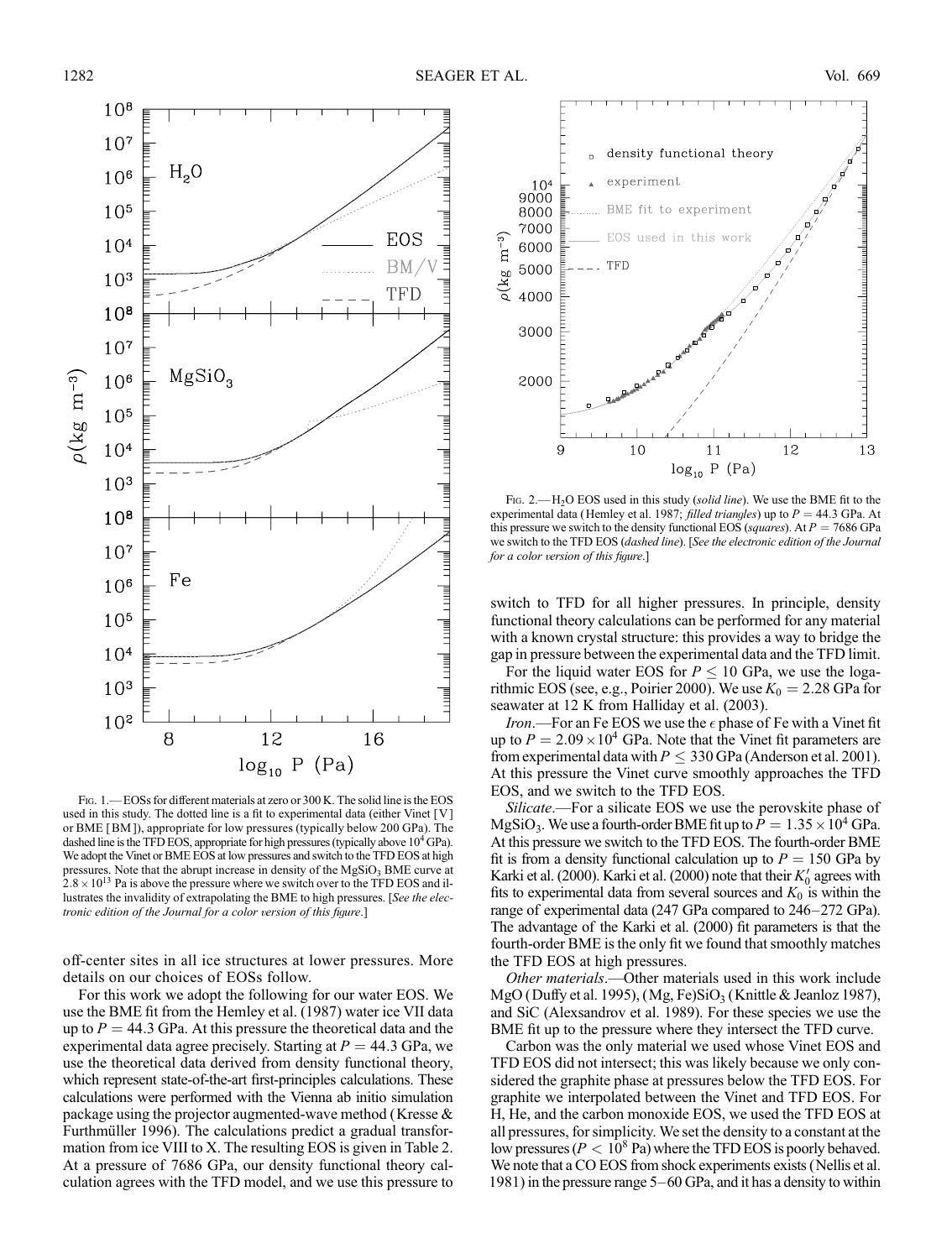TABLE 2 Density Functional Theory ( DFT ) EOS for Water Ice VIII and X

| V             | $\rho$               | $\boldsymbol{P}$ |
|---------------|----------------------|------------------|
| $(cm3 mol-1)$ | $(\text{kg m}^{-3})$ | (GPa)            |
|               | 1.636617             | 2.320            |
|               | 1.725860             | 4.155            |
|               | 1.821712             | 6.664            |
|               | 1.924800             | 9.823            |
|               | 2.155574             | 18.791           |
|               | 2.284820             | 25.361           |
|               | 2.424761             | 33.744           |
|               | 2.576285             | 44.314           |
|               | 2.740606             | 56.970           |
|               | 2.919275             | 74.188           |
|               | 3.113919             | 94.406           |
|               | 3.326163             | 126.815          |
| 5.164734.     | 3.485175             | 155.924          |
|               | 3.867031             | 240.696          |
|               | 4.290649             | 351.114          |
|               | 4.760933             | 498.660          |
|               | 5.282621             | 691.938          |
|               | 5.861450             | 937.585          |
|               | 6.503954             | 1260.182         |
|               | 7.216474             | 1673.049         |
| 2.248138.     | 8.006625             | 2188.301         |
|               | 8.884186             | 2853.712         |
|               | 9.858497             | 3691.387         |
|               | 10.938603            | 4737.211         |
| 1.483327.     | 12.134882            | 6040.611         |
|               | 13.467635            | 7686.171         |

NOTE.—DFT predicts a gradual transition between the two phases.

8%-16% of our TFD density. Our CO EOS and mass-radius relationship are therefore approximate.

Figure 3 shows the EOSs for the main materials used in this study, including the low-, intermediate-, and high-pressure regimes.

#### 4. NUMERICAL RESULTS

We now describe our numerical solutions to equations  $(1)-(3)$ using our assembled collection of EOSs. We used our model to investigate the mass-radius relationships for planets from 0.01 to 1000  $M_{\oplus}$ . The lower mass limit encompasses planets as small as Mercury and small bodies like the icy moons of Jupiter and Saturn. The upper mass limit encompasses the 13  $M<sub>J</sub>$  planet limit. Above this mass, self-gravitating H-He spheres undergo deuterium or sustained hydrogen fusion (depending on how massive the body is) and are not considered planets.

#### 4.1. Mass-Radius Relationships

#### 4.1.1. Homogeneous Planets

Building on Zapolsky & Salpeter (1969), we first consider planets of uniform composition. This artificial scenario helps us understand the fundamental properties of the planet mass-radius relationships. Figure 4 shows the mass-radius relationship for homogeneous planets of H,  $H/He$  (25% He by mass),  $H_2O$  (ice),  $MgSiO<sub>3</sub>$  (perovskite), and Fe.

Homogeneous planets all show the same general trend in radius as a function of mass. For  $M_p \lesssim 500$   $M_\oplus$  the planets' radii increase with increasing mass. In this regime, Coulomb forces balance gravity in hydrostatic equilibrium. For large masses,  $M_p \gg$ 500  $M_{\oplus}$ , the compression in the interior is high enough to pressure ionize the atoms. At these large masses degeneracy pressure of free



Fig. 3.— EOSs for five different materials used in this study. Each EOS data set was derived by combining a fit to experimental results and the TFD limit at high pressure. For water ice we used density functional theory as a bridge between experiment and the TFD theory. The EOSs are all reasonably well approximated by a polytropic-like expression  $\rho(P) = \rho_0 + cP^n$ , where  $\rho_0$  is the zero-pressure density and c and n are constants. Table 2 lists these constants for some materials. The filled triangles show one such fit for the  $H_2O$  EOS.

electrons balances gravity in hydrostatic equilibrium, and as more mass is added to the planet, the planet shrinks (Hubbard 1984). Although planets are not fully degenerate (the term is reserved for stellar mass white dwarfs; Chandrasekhar 1939), electron degeneracy pressure does have a significant effect on the massradius relationship for high planetary masses over 500  $M_{\oplus}$ . In particular, planets of all compositions are approximately the same size for a decade of mass where the competing effects of Coulomb forces (which cause  $R_p \sim M_p^{1/3}$ ) and electron degeneracy pressure  $(R_p \sim M_p^{-1/3})$  roughly cancel each other out. See Zapolsky & Salpeter (1969) for a detailed discussion of the maximum radius for a given planet of homogeneous composition.

If we assume that our selection of materials spans all plausible major planet materials, then we can make some inferences from Figure 4 about the range of planet sizes. First, the Fe planet massradius relationship shows the minimum radius a planet of a given mass can possess. Second, since water is the least dense of all the materials we studied (apart from H and He), the water planet curve in Figure 4 may serve to show the maximum radius for a planet with no substantial atmosphere.

The mass-radius relationships for planets of homogeneous compositions (Fig. 4) can be used to infer the bulk composition of planets. Using the solar system as an example, and from Figures 4 and 5, we could infer that Earth and Venus are composed primarily of a mixture of silicates and iron, while Mercury is composed predominantly of iron. We could also infer that Uranus and Neptune are not giant H/He planets and nor are they ''rock giants;'' they are predominantly rocky or icy and must have small but significant gas envelopes. Jupiter and Saturn are grossly fitted by the H/He curve, but the H/He interiors of hot Jupiters are dominated by thermal effects and are thus not fitted well by cold homogeneous planets; indeed, we are not aiming to model gas giant planets in this paper.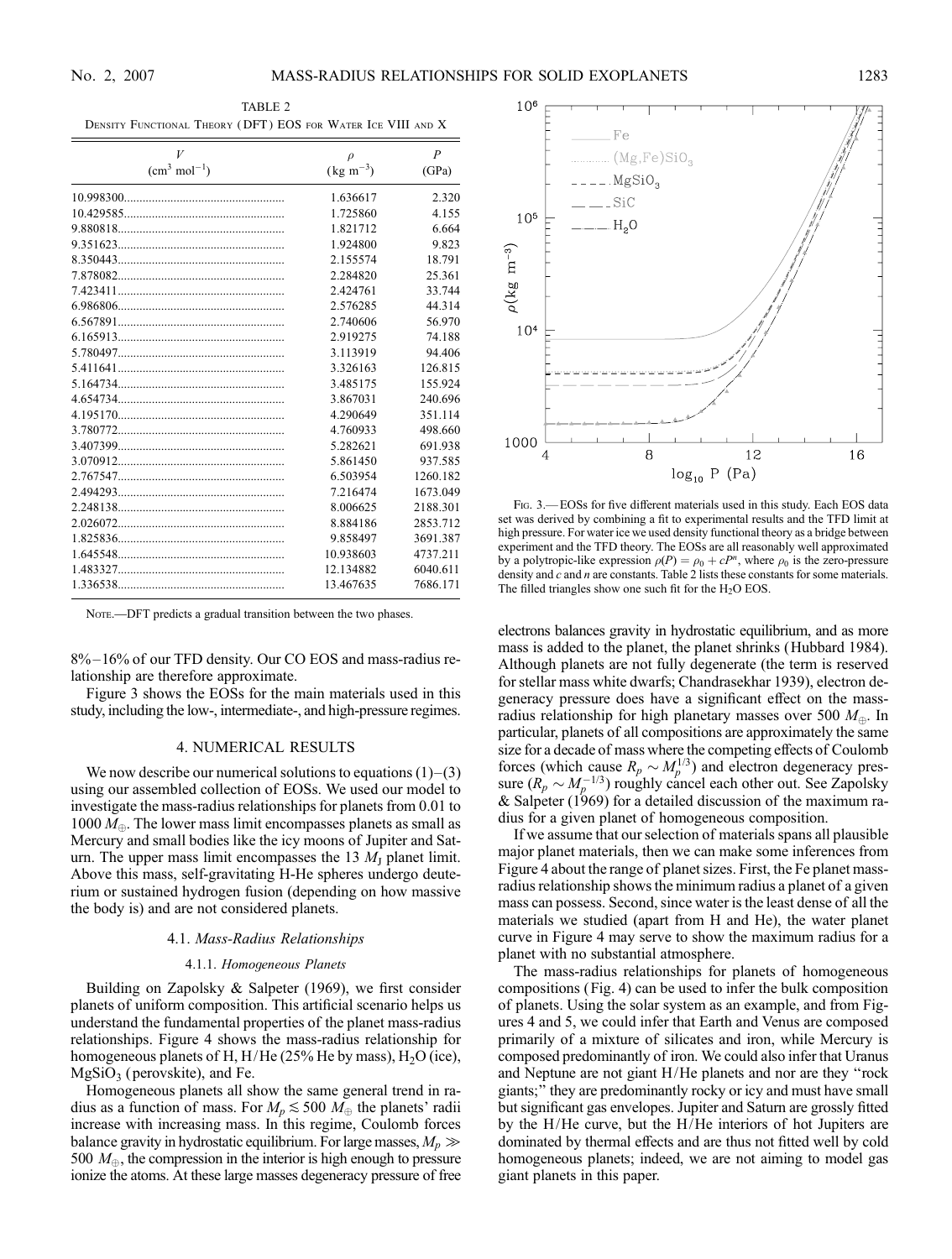

Fig. 4.—Mass-radius relationships for solid planets. The solid lines are homogeneous planets. From top to bottom the homogeneous planets are hydrogen (cyan solid line), a hydrogen-helium mixture with 25% helium by mass (cyan dotted line), water ice (blue solid line), silicate (MgSiO<sub>3</sub> perovskite; red solid line), and iron [Fe( $\epsilon$ ); green solid line]. The nonsolid lines are differentiated planets. The red dashed line is for silicate planets with 32.5% by mass iron cores and 67.5% silicate mantles (similar to Earth), and the red dotted line is for silicate planets with 70% by mass iron core and 30% silicate mantles (similar to Mercury). The blue dashed line is for water planets with 75% water ice, a 22% silicate shell, and a 3% iron core; the blue dot-dashed line is for water planets with 45% water ice, a 48.5% silicate shell, and a 6.5% iron core (similar to Ganymede); and the blue dotted line is for water planets with 25% water ice, a 52.5% silicate shell, and a 22.5% iron core. The blue triangles are solar system planets: Mars, Venus, Earth, Uranus, Neptune, Saturn, and Jupiter (left to right). The magenta squares denote the transiting exoplanets, including HD 149026b at 8.14  $R_{\oplus}$  and GJ 436b at 3.95  $R_{\oplus}$ . Note that electron degeneracy pressure becomes important at high mass, causing the planet radius to become constant and even decrease for increasing mass.

Turning to exoplanets, Figure 4 shows that the transiting Saturnmass<sup>9</sup> exoplanet HD 149026b must contain a substantial fraction of elements heavier than H and He. More detailed evolutionary and interior models find that HD 149026b has 70  $M_{\oplus}$  of rocky material, almost  $\frac{2}{3}$  of its total mass (Sato et al. 2005). At 22.6  $M_{\oplus}$  and 3.95  $R_{\oplus}$ , GJ 436b must have a significant H/He envelope because its radius is clearly larger than a pure water ice planet. The 7.5  $M_{\oplus}$  planet GJ 876d (Rivera et al. 2005) does not have a measured radius, but a radius measurement with a fractional radius uncertainty of 5% would distinguish among a predominantly rocky planet, a predominantly icy planet, and a planet with a substantial gas envelope.

We have modeled massive solid exoplanets up to 4000  $M_{\oplus}$  (up to 13  $M<sub>1</sub>$ ). These planets would be Jupiter-mass planets composed of solid material. Such massive exoplanets are not yet known to exist. In the standard planet formation theory massive planets are primarily composed of H/He and are limited to have rocky/icy cores of up to about 10  $M_{\oplus}$ . HD 149026b with a 70  $M_{\oplus}$  core shows that a wider range of planets exists. Massive solid exoplanets of hundreds to thousands of Earth masses may be able to form around massive stars (B and O stars;  $5-120 M_{\odot}$ ) where the protoplanetary disk would contain enough heavy elements. In addition, these stars have high UV radiation and winds that could photoevaporate the

nascent protoplanetary gas disk, allowing massive planets to form out of the remaining solid material.

### 4.1.2. Differentiated Planets

All solar system planets have multiple layers of different compositions. These planets are differentiated, meaning that the denser material lies beneath shells of progressively less dense material. We now consider differentiated planets of various compositions. We focus on materials that comprise the solar system planets and moons: iron, silicates,  $H_2O$  (ice), and  $H/He$  gas envelopes. We ignore elements that have abundances too low to affect our model for the planet radius.

We explore two types of differentiated gas-free planets, iron/ silicate planets and water planets. These planets lack gas envelopes, although they may have atmospheres too small to affect the measured planet radius. Figure 4 shows the mass-radius relationship for differentiated planets without gas envelopes. Figure 5 shows the same mass-radius relationships in more detail. The calculations assume a constant fractional mass in each layer. In general, the radii of differentiated planets (where the more dense components are interior to the less dense components) lie in between the radii of homogeneous spheres composed of the planet's most and least dense components.

We investigate iron/silicate planets with iron cores and  $MgSiO<sub>3</sub>$ mantles. We consider Fe core mass fractions of 32.5% ("super-Earths") and 70% ("super-Mercuries"). It is remarkable how well Mercury's, Venus's, and Earth's masses and radii are fitted by these cold iron/silicate planets, as seen in Figure 5. We show the density as a function of radius for the silicate planets in Figures 6a and 6b. As expected, the more massive planets have higher densities in their cores.

We define water planets to be solid planets with  $>25\%$  H<sub>2</sub>O by mass. Jupiter's moons Ganymede and Callisto would be water planets by this definition.10 We investigate water planets with iron cores and silicate mantles. We consider planets with fixed mass fractions: 45% water, 48.5% silicates, and 6.5% Fe (similar to Jupiter's icy moon Ganymede; Schubert et al. 2004); 75% water, 22% silicates, and 3% iron (a similar core and silicate shell mass ratio as Ganymede); and 25% water with a 58% silicate shell and a 17% iron core. Figure 6c shows the density profiles as a function of planet radius for the 45% water planets.

We compared our fiducial super-Earth model with a 32.5% Fe core and 67.5% silicate mantle to a model that more closely represents Earth: a model with a 32.5% by mass core of FeS (where FeS includes 10% S by mass) and a mantle that includes  $90\%$  (Mg, Fe)SiO<sub>3</sub> and  $10\%$  MgO (Poirier 2000). The results from this Earth model are shown by the squares in Figure 7 and agree closely with our fiducial super-Earth-like planet. It is remarkable how our simple fiducial model matches the Earth's radius to within 3% for a 1  $M_{\oplus}$  planet.

There are further degeneracies among the mass-radius relationships for planets of different compositions. For example, planets with 10% water by mass (with 27% iron cores and 63% silicate mantles) have mass-radius curves that overlap with our silicate planet mass-radius curves. As a second example, if we adopt a  $6 M_{\oplus}$  water planet similar to the Léger et al. (2004) water planet composed of 1  $M_{\oplus}$  Fe, 2  $M_{\oplus}$  silicates, and 3  $M_{\oplus}$  H<sub>2</sub>O, we find that the total planet radius differs by less than 0.5% from that of our model with 45% water, 48.5% silicates, and 6.5% Fe. While the total planet mass and radius are the same, the interior structures

 $^{10}\,$  Under a water planet definition that includes H/He envelopes, Uranus and Neptune would also be water planets because they are believed to have >25% water by mass.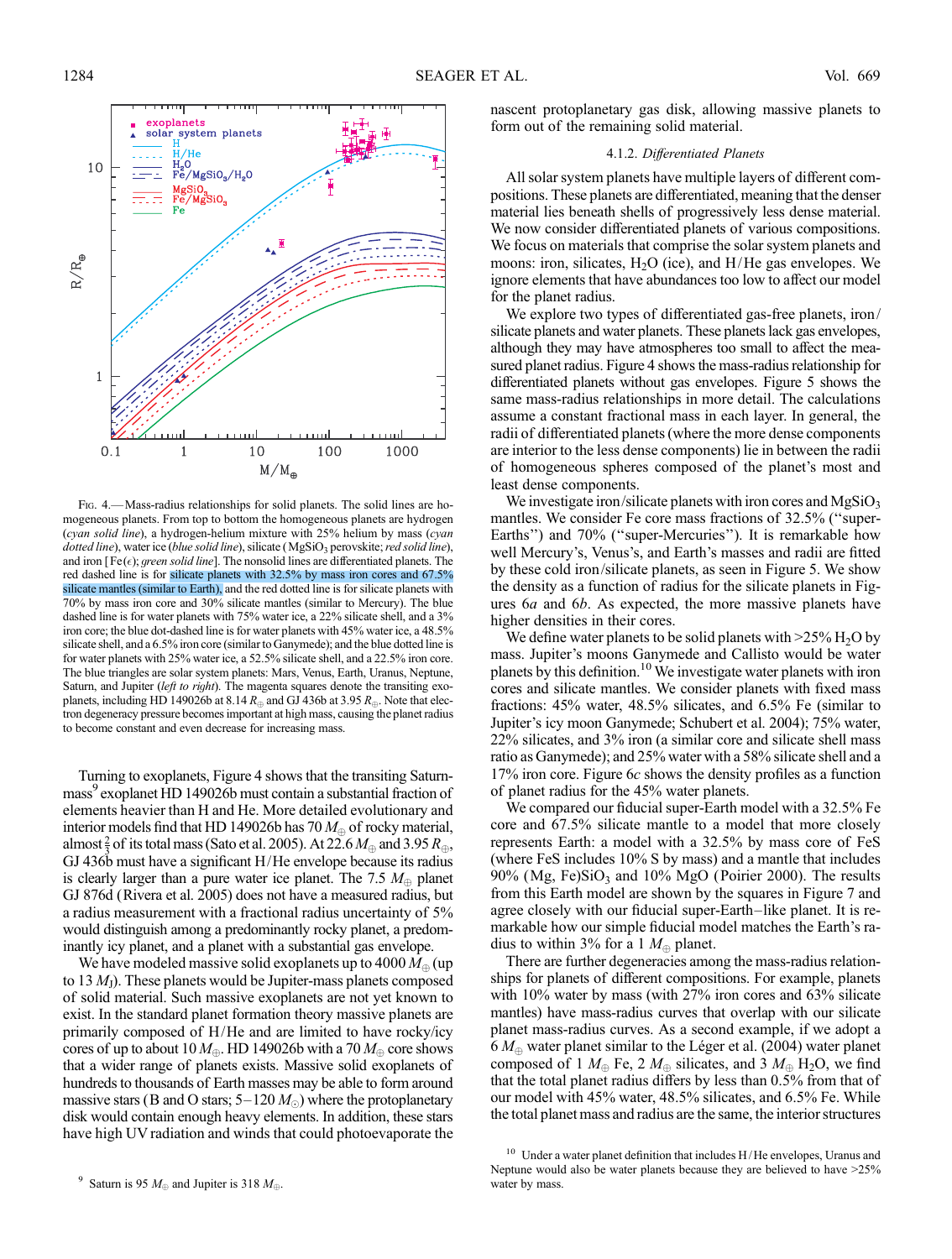

Fig. 5.—Mass-radius relationships for planets with  $R_p < 4 R_{\oplus}$ . The lines are as in Fig. 4: blue are for water ice planets, red are for silicate planets, and green is for pure iron planets. Black error bars are shown for 2% and 10% uncertainty in planet mass and radius. Each panel shows a different mass range. The terrestrial mass solar system planets are shown with blue triangles. The exoplanets GJ 876d and GJ 531c are shown with a magenta square in panel (c); although the radii are not known, they are shown to represent known low-mass exoplanets. The exoplanet GJ 436b is shown in panel  $(d)$ .

of the models are quite different, as shown in Figure 7d (but note that the interior structure of our Leger-type planet is different than the one in Léger et al. 2004). For the same mass, the radius of the Leger-type planet will be slightly lower, but both types of planets fall along the same mass-radius curve. See Valencia et al. (2007b) and L. Zeng & S. Seager (2007, in preparation) for detailed discussions on degeneracies in planets composed of iron cores, silicate mantles, and water outer layers.

# 4.1.3. Planets with H/He Gas Envelopes

We now turn to a discussion of differentiated planets with significant H/He envelopes. For simplicity and consistency, we use a zero-temperature EOS for H and He (Salpeter & Zapolsky 1967). A zero-temperature EOS for an H/He mixture may represent real planets only poorly, but since a zero-temperature EOS underestimates a gas's volume, using such an EOS allows us to make one important point: adding an H/He shell can easily boost a planet's radius dramatically. For example, adding 20% H/He by mass can double a planet's radius.

Figure 8 shows mass-radius relationships for planets with gas envelopes and fixed core masses. The cores contain  $70\%$  MgSiO<sub>3</sub> and 30% Fe. Five cases are shown: planets with fixed core masses of 5, 10, 20, 50, and 100  $M_{\oplus}$ . The values in Figure 8 are lower limits because thermal effects will move the gas curves up and left, i.e., to larger radii. For a detailed discussion of mass-radius curves for planets with significant gas envelopes see Fortney et al. (2007).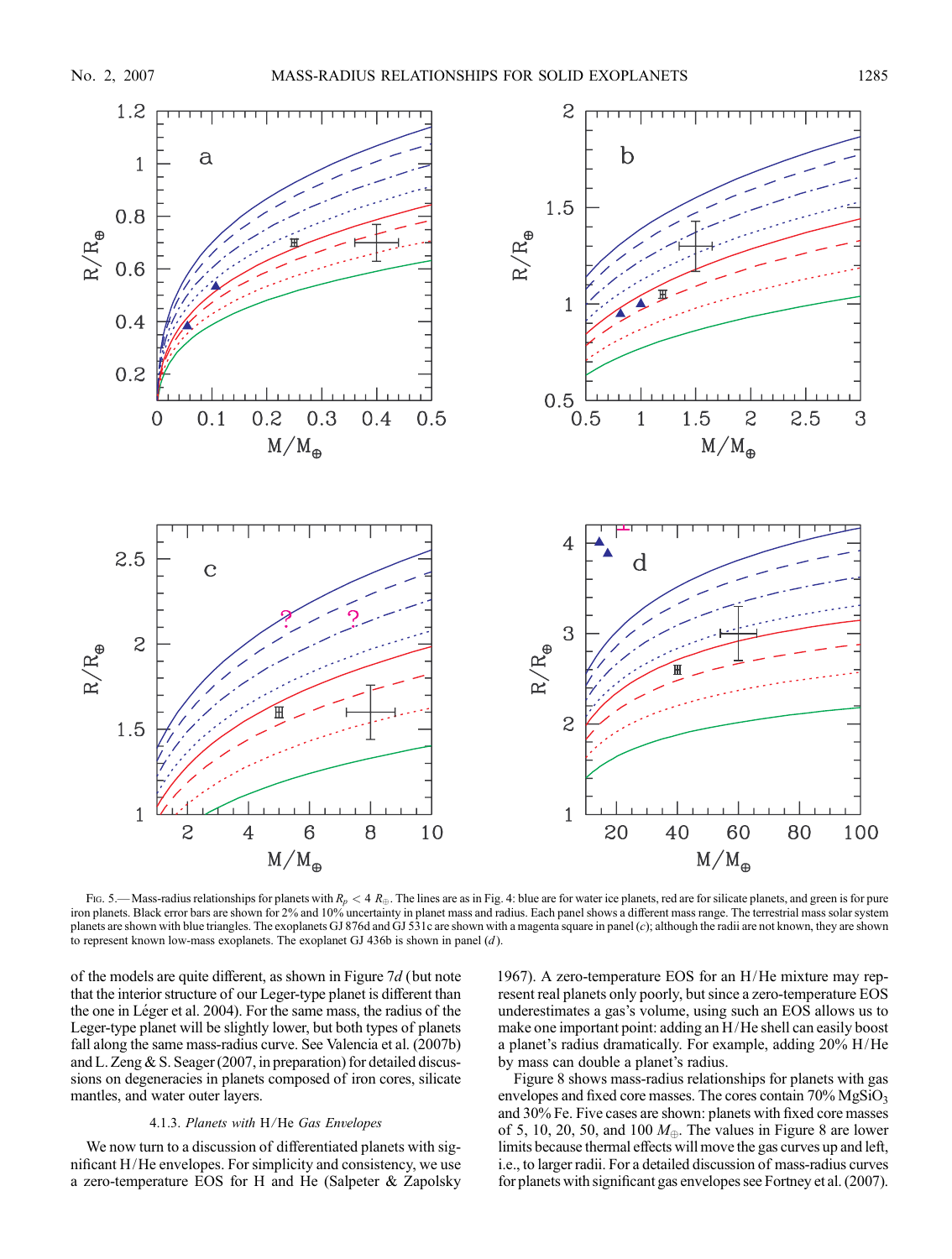

Fig. 6.—Interior structure of solid exoplanets. From top to bottom the lines in panels (a), (b), and (c) are for planets with  $M_p = 50$ , 10, 5, and 1  $M_{\oplus}$ , respectively. (a) Silicate planets with a 32.5% by mass Fe core and a 67.5% MgSiO<sub>3</sub> mantle. (b) Same as (a), but for planets with a 70% Fe core and 30% silicate mantle. (c) Interior structure for water planets with 6.5% Fe core, 48.5% MgSiO<sub>3</sub> shell, and 45% outer water ice layer. (d) Interior model for two different water exoplanets with the same planet mass and radius:  $M_p = 6.0$  M<sub> $\oplus$ </sub> and  $R_p = 2.0$  M<sub> $\oplus$ </sub>. The solid line is for a model with layers in percentages by mass of Fe/MgSiO<sub>3</sub>/ H<sub>2</sub>O of 17/33/50 (similar to the composition of the water planet in Léger et al. 2004), and the dotted line for 6.5/48.5/45 (similar to the composition of Ganymede).

In Figure 8 we also show the radius of the core of the  $H/He$  planets as a function of the total mass of the fixed-mass core and overlying H/He envelope.

All planets with a significant amount of H/He will have a larger radius than the homogeneous water ice planets. Planets with even a relatively small fractional mass of H/He can therefore be distinguished from planets with an insignificant gas envelope (Fig. 8). Uranus and Neptune, for example, are believed to have about 10% of their mass in H/He material. Yet, Uranus and Neptune are up to 2 times larger than a planet of similar mass and core composition but without the H/He envelope. We propose to call planets without a significant gas envelope, i.e., planets that lie below the pure water ice line, super-Earths.

#### 4.1.4. Nonstandard Planets: Carbon and Helium Planets

We now consider planets with compositions very different from solar system planets, beginning with carbon planets. We have previously presented the idea of carbon planets, planets composed of >50% carbon compounds by mass (Kuchner & Seager 2006; see also Cameron et al. 1988; Gaidos 2000). Carbon planets should form in environments where the carbon-to-oxygen ratio  $C/O \gtrsim 1$ , in contrast to the solar abundance ratio (C/O = 0.5). When C/O  $\gtrsim$  1,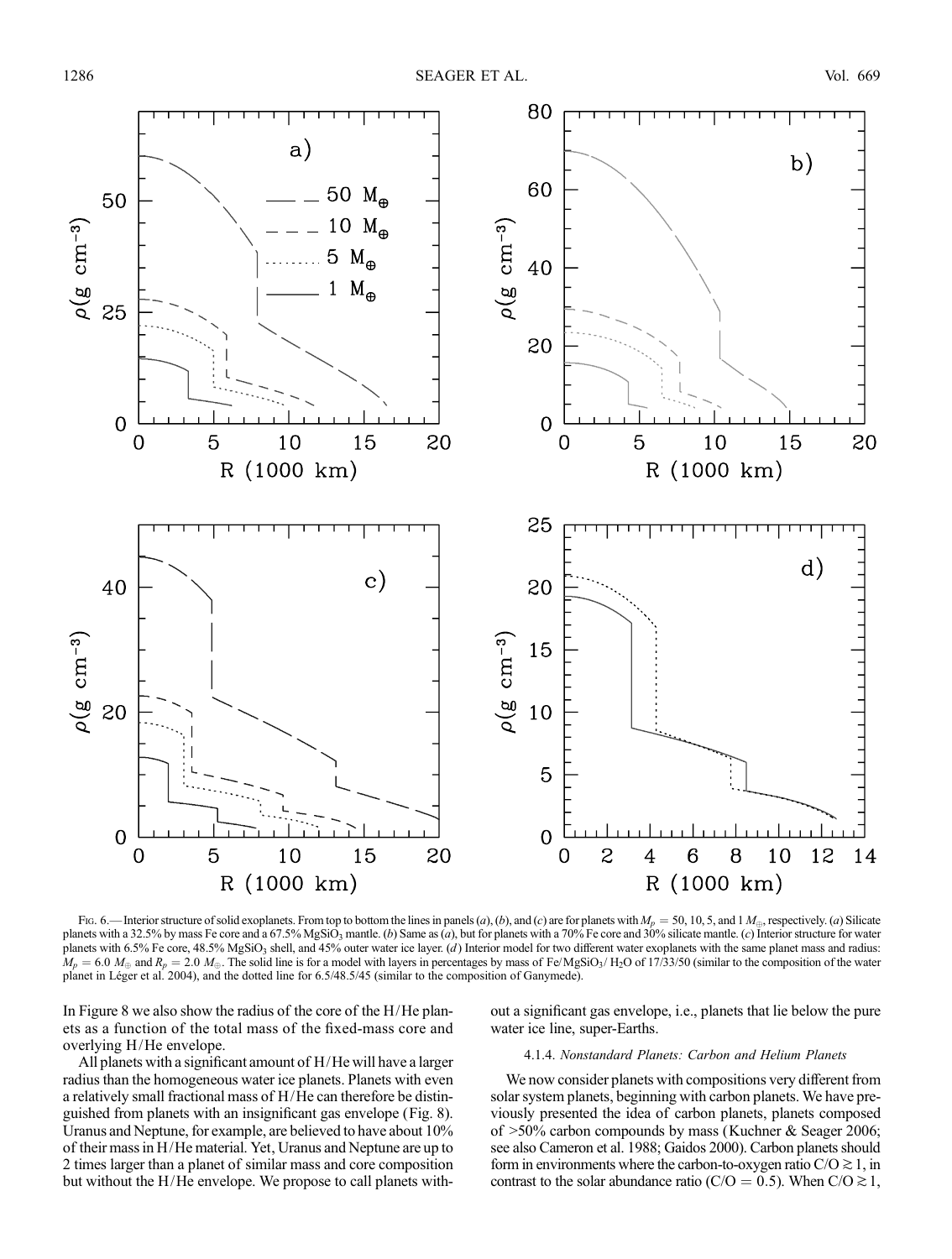

Fig. 7.—Mass-radius relationships of solid planets to illustrate phase effects.  $(a, b)$  From top to bottom the solid lines are for pure MgSiO<sub>3</sub> perovskite planets, MgSiO<sub>3</sub> planets with a 32.5% by mass Fe( $\epsilon$ ) core, MgSiO<sub>3</sub> planets with a 70% Fe core, and pure Fe planets. The dotted lines just above or beneath each of the solid lines show the planet mass-radius relationship for the BME or Vinet EOS alone without the TFD EOS. The top dashed line shows the pure MgSiO<sub>3</sub> perovskite planet with a phase change to MgSiO<sub>3</sub> enstatite at pressures less than 10 GPa. The squares show super-Earths composed of a 32.5% FeS core by mass and a 67.5% mantle; the mantle itself is composed of 90% (Mg, Fe)SiO<sub>3</sub> by mass mixed with 10% MgO.  $(c, d)$  From top to bottom the solid lines are water ice planets with layers in percentages by mass of  $Fe/MgSiO<sub>3</sub>/H<sub>2</sub>O of 0/0/100, 3/22/75, 6.5/48.5/45,$  and 22.5/52.5/25. The dotted lines beneath each of the solid lines show the planet mass-radius relationship for the BME form of H<sub>2</sub>O ice, without using our adopted H<sub>2</sub>O EOS (but using our adopted EOSs for MgSiO<sub>3</sub> and Fe). The dashed line shows the pure water ice planet with liquid water below 10 GPa. The magenta triangles show the mass-radius relationship for water planets with 17/33/50, illustrating a degeneracy with the 6.5/48.5/45 water planet (see also Fig.  $6d$ ).

the high-temperature condensates available in chemical equilibrium are very different from the environment with  $C/O < 1$  (Lewis 1974; Wood & Hashimoto 1993; Lodders & Fegley 1997). For example, SiC is the dominant form of Si instead of silicates (i.e., Si-O compounds). Such carbon-rich environments may occur in a local area enriched in C or depleted in  $H_2O$  in an otherwise solar abundance protoplanetary disk. Carbon-rich environments would also occur in a protoplanetary disk with a global  $C/O > 1$ , like the disk that formed the planets around pulsar PSR 1257+12 (Wolszczan & Frail 1992), and do occur in the well-known  $\beta$ Pictoris debris disk (Roberge et al. 2006).

The dominant composition of carbon planets is unknown. The details would depend on protoplanetary disk temperature, composition, relative abundance, and departures from chemical equilibrium. SiC and graphite are both plausible compositions (based on observations and calculations of carbon star atmospheres;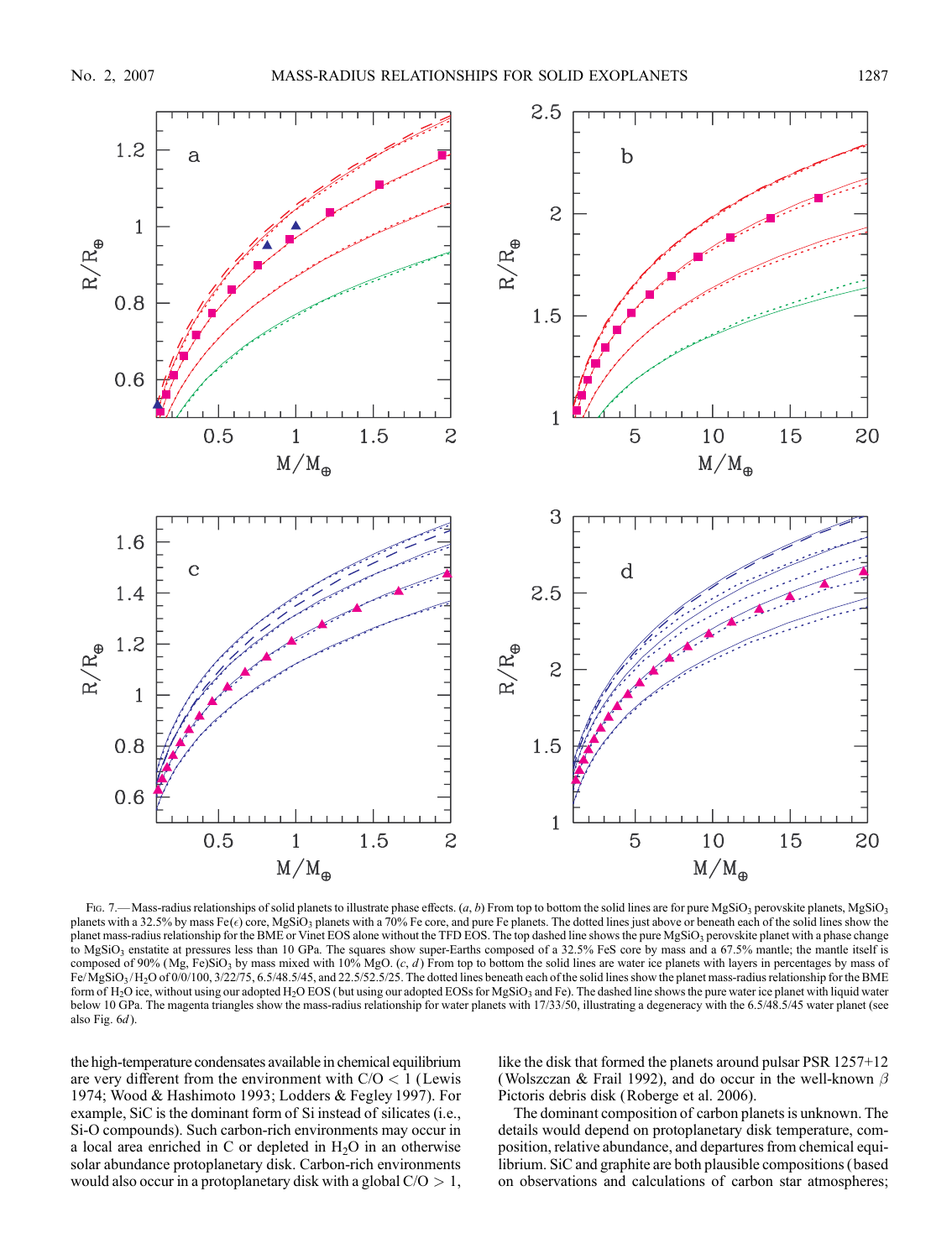

Fig. 8.— Effect of an H/He gas envelope on planet radius, showing that only a small mass of H/He gas contributes a large factor to the planet radius. The lines in this figure are the same as those in Fig. 4. The magenta squares are planets with a fixed core mass composed of a mixture of 30% Fe by mass and 70% MgSiO3. The cyan squares show the core mass and radius only. (a) Planets with a fixed core mass of 5 and 10  $M_{\oplus}$  (left to right). (b) Planets with a fixed core mass of 20, 50, and 100  $M_{\oplus}$  (left to right). These H/ He planet radii are underestimates because they are for zero temperature; temperature would make the planets larger for a given mass (i.e., move the squares up and left in this figure). The exoplanet GJ 436b is shown in  $(b)$ .

Lodders & Fegley 1997). We compute the mass-radius relationship for three different kinds of carbon planets. The first carbon planet is a planet with an Fe core and an SiC mantle. The second is a carbon planet with an Fe core and a graphite mantle. The third type of carbon planet is a pure CO (carbon monoxide) planet. A carbon monoxide planet could form in a stellar disk composed from a CO white dwarf that has been shredded by its more massive stellar binary companion (Livio et al. 1992).

The main result from our carbon planet computations (Fig. 9) is that the carbon planet mass-radius relationships overlap those of the silicate and water planets. This is because the zero-pressure density of SiC (3.22  $\text{g cm}^{-3}$ ) is similar to that of MgSiO<sub>3</sub> (4.10  $\text{g cm}^{-3}$ ). While the zero-pressure density of graphite  $(2.25 \text{ g cm}^{-3})$  is almost twice that of water ice VII (1.46  $\rm g \, cm^{-3}$ ), a graphite planet with an Fe core has a similar average density to a water planet with an iron core and silicate mantle. CO planets' mass-radius curves also overlap the mass-radius curves of water planets that contain iron and silicate because of a similar zero-pressure density. Our CO planets are similar in average density to water ice planets, again because the zero-pressure densities are similar. The precise massradius relationship of CO planets should involve temperature and a more accurate EOS than our adopted one.

We also compute the mass-radius relationship for a pure He planet. We again use the zero-temperature He EOS (Salpeter & Zapolsky 1967) to avoid introducing a free parameter based on the planet's unknown entropy. The helium mass-radius relationship is therefore approximate.

A predominantly He planet may potentially form from a lowmass white dwarf. For example, an He planet can conceivably form in one type of symbiotic binary star called an AM CVn (AM Canes Venatici), composed of two very H-poor white dwarfs (i.e., He core white dwarfs) surrounded by a circumbinary helium accretion disk formed during mass transfer from the less massive to the more massive white dwarf (see, e.g., Podsiadlowski et al. 2003 and references therein). After it loses most of its mass, the less massive white dwarf may approach planetary mass.

### 4.2. Phase Changes and Thermal Effects

Real planets have phase changes and temperatures above 300 K in their interiors. Here we investigate the effect of phase changes and temperatures on the planet mass and radius. While models that include temperature and phase changes can be more realistic than



Fig. 9.—Mass-radius relationship for carbon planets and helium planets. The lines are the same as those in Fig. 4. The carbon planet mass-radius relationships are shown for carbon monoxide planets (green triangles), graphite planets with 30% Fe cores by mass and 70% graphite mantles (circles), and SiC planets with 30% Fe cores by mass and 70% SiC mantles (squares). Pure cold He planet massradius relationships are shown by open squares connected by a solid line. The solar system planets are shown by the blue triangles.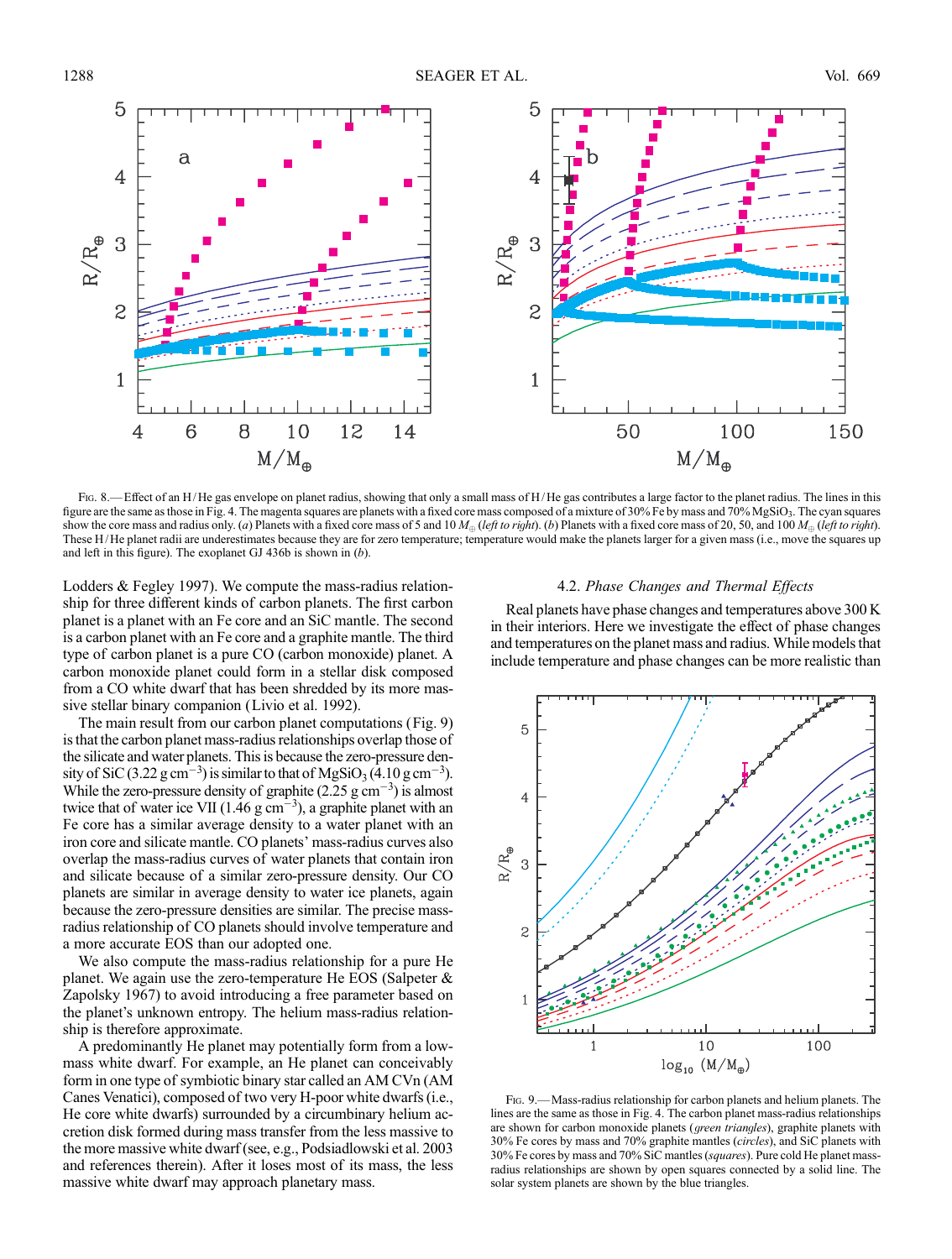

Fig. 10.— Pressure level that contains 97% of the planet radius or mass. (a) Pressure at which the planet is 97% of its total size, as a function of total planet radius. (b) Pressure at which the planet contains 97% of its total mass, as a function of planet mass. The dashed line is for pure water ice planets, the solid line is for pure silicate planets, and the dotted line is for pure iron planets and H<sub>2</sub>O ice VII. [See the electronic edition of the Journal for a color version of this figure.]

our simple models, they complicate the interior boundary conditions and necessarily involve regimes where the EOSs are highly uncertain. See Léger et al. (2004), Valencia et al. (2006, 2007a), Selsis et al. (2007), and Sotin et al. (2007) for low-mass planet interior models that do include phase and temperature changes for specific types of planets.

# 4.2.1. Phase Changes

In this section we show that the low-pressure phase changes have little effect on the planet mass-radius curves. This lack of effect is because the low-pressure phase changes occur at pressures <10 GPa. Figure 10 shows the pressure at  $m(r) = 0.97M_p$ for homogeneous planets. Figure 10 shows that for planets  $\gtrsim 3$   $M_{\oplus}$ , most of the planet's mass is at pressures higher than 3 GPa (with the exception of pure water planets). Here we discuss the phase changes in some of the key planetary materials individually.

Water.—We begin by investigating the liquid water to water ice phase change. The room-temperature bulk modulus  $K_0$  for liquid water is an order of magnitude smaller than  $K_0$  for water ice VII. Furthermore, the densities of liquid water and water ice VII are different by 50% (see Table 1). Despite these large differences in physical properties, it is important to remember that liquids are still not highly compressible materials and we expect them to behave more similarly to solids than to gases under high pressure. In order to investigate the effect of a liquid water phase for a water planet, we consider liquid water to be present at  $P < 10$  GPa. The temperature would be  $\sim650$  K for water to remain a liquid at this high pressure. We consider the differences between a pure water ice planet with and without the liquid ocean. We find less than 3% difference in the radius for water ice planets without and with a liquid water ocean for planets in the mass range  $1-4 M_{\oplus}$ . We find  $\langle 1\%$  difference in the radii of the two types of planets for  $M_p$ above 5  $M_{\oplus}$  (see Fig. 7).

Silicates.—We now turn to phase changes in our  $MgSiO<sub>3</sub>$ perovskite planets by considering the low-pressure phase of  $MgSiO<sub>3</sub>$ called enstatite. We adopt the low-pressure enstatite phase at pressures less than 10 GPa. The differences in  $K_0$  and  $\rho_0$  between the high-pressure perovskite phase and the low-pressure enstatite phase are much less than the differences between liquid water and water ice (see Table 1). Hence, just as in the water planet case, we see a relatively small difference  $\left($  < 1%) in radius between silicate perovskite planets with and without a layer of enstatite at  $P \le 10$  GPa (see Fig. 7).

Iron.—We now turn to phase changes in Fe. The low-pressure phase of Fe is Fe( $\alpha$ ). Fe( $\varepsilon$ ) and Fe( $\alpha$ ) have the same  $K_0$  and  $K_0'$  to within the experimental error bars and only slightly different zeropressure densities (see Table 1). In addition,  $Fe(\alpha)$  only exists at <10 GPa, whereas in a differentiated planet Fe is expected to exist at pressures higher than 10 GPa and in a homogeneous Fe planet most of the planet's mass is above 10 GPa (Figs. 10 and 11). For these reasons the phase change of  $Fe(\alpha)$  to  $Fe(\epsilon)$  has little to no effect on the mass-radius relationship of Fe planets.

High-pressure phase changes.—Even if there is a phase change at high pressures (not considered here), we expect the associated correction to the EOS to be small and hence the derived planet radii to be reasonably accurate. Phase changes arise from a rearrangement of atoms in the crystal structure and the associated modifications in chemical bonds. With increasing pressure, the atoms become packed more and more efficiently and the importance of chemical bonding patterns drops significantly. For example, above 100 GPa, the postperovskite phase (Murakami et al. 2004) and perovskite phase of silicate have very similar zero-pressure volumes and bulk moduli, to less than a few percent difference (Tsuchiya et al. 2005). We caution that although phase changes do not need to be considered, theoretical calculations are needed to compute an accurate EOS at high pressures (i.e., between 200 and  $10<sup>4</sup>$  GPa) because in many cases an extrapolation of the BME or Vinet EOS fit will not do (see  $\S$  3.3). For example, for some water ice planets with masses above 10  $M_{\oplus}$ , the effect of extrapolating the BME fit without considering a more accurate higher pressure EOS is considerable (Fig. 7d).

At very high pressures the TFD EOS becomes valid. To understand the planet mass range where TFD effects are important, we show planet mass-radius relationships in the case of ignoring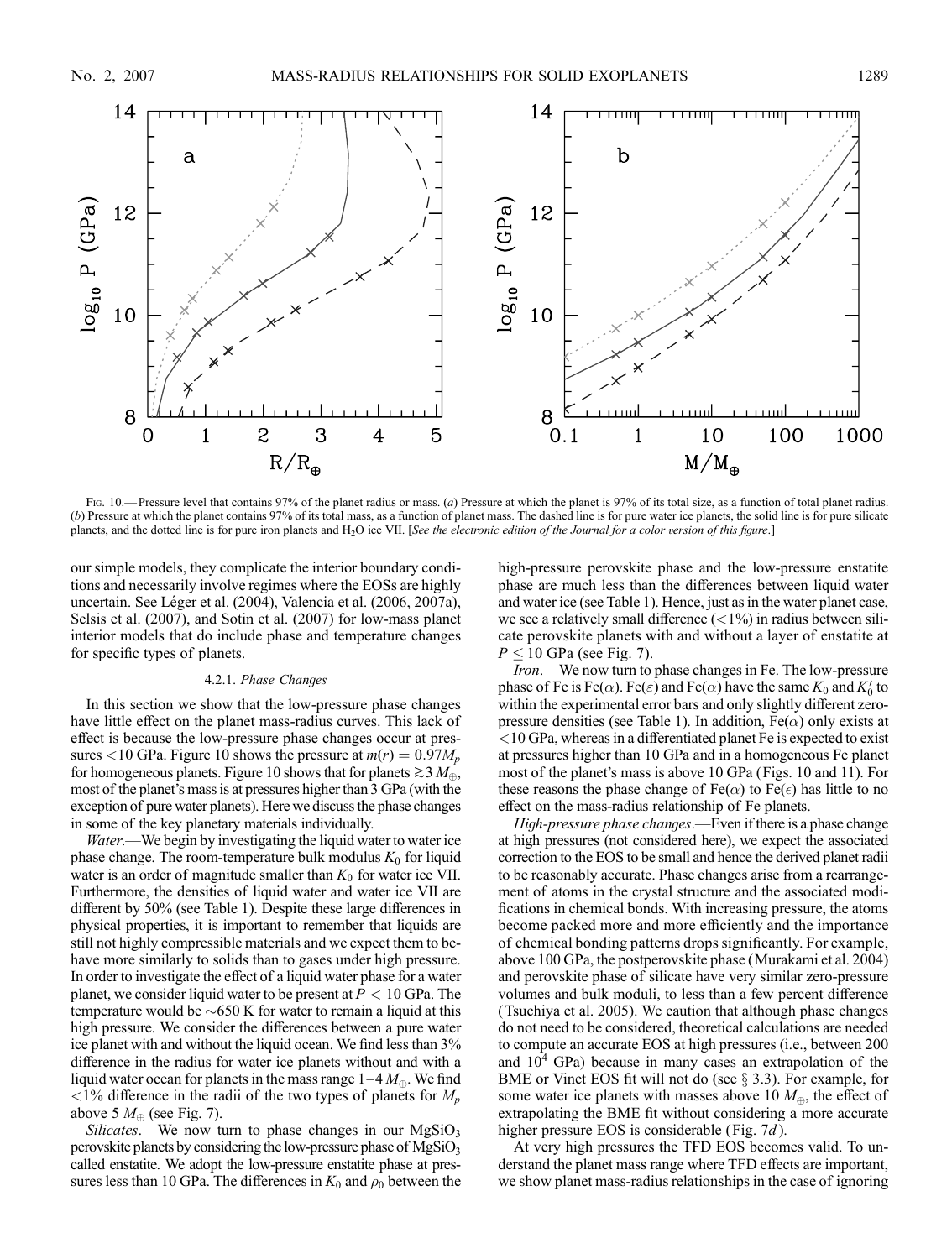

Fig. 11.—Interior structure of homogeneous planets of 0.1, 1, 10, and 100  $M_{\oplus}$ . The top panels show the fractional mass as a function of fractional radius. The middle panels show the density as a function of fractional radius. The bottom panels show the pressure as a function of fractional radius.

the TFD EOS in the dotted lines in Figure 7, i.e., in using only the extrapolated BME or Vinet fit.

### 4.2.2. Temperature

Temperature has little effect on the radius of solid exoplanets. The reason is that the density of a solid changes by a relatively small amount under the influence of thermal pressure. At low pressures, the crystal lattice structure dominates the material's density and the thermal vibration contribution to the density is small in comparison. At high pressures, the close-packed nature of the atoms prevents any significant structural changes from thermal pressure contributions. Moreover, any change in average density of a planet of fixed composition results in a smaller change in the planet radius than the change in average density because  $R_p \sim \bar{\rho}_p^{-1/3}$ .

Some authors have stated or shown with models that temperature is not important for deriving a planet's total mass and radius (see, e.g., Valencia et al. 2006, 2007a; Fortney et al. 2007; Sotin et al. 2007 and references therein). In this subsection we go into detail to estimate the effect of temperature on density for the three main materials that we studied, iron, silicates, and water ice VII.

Heating planetary material adds a thermal contribution to the pressure term. In a first approximation one can assume that the thermal pressure is a linear function of temperature (e.g., Anderson & Goto 1989; Poirier 2000). The thermal contribution to the pressure,  $P_{\text{th}}$ , can be written as

$$
P_{\text{th}} = \int_0^T \left(\frac{\partial P}{\partial T}\right)_V dT = \int_0^T \alpha(T)K_0(T) dT. \tag{7}
$$

Here  $\alpha(T)$  is the thermal expansivity and  $K_0(T)$  is the bulk modulus as before.

For most cases the term  $\alpha(T)K_0(T)$  is independent of volume above the Debye temperature  $\Theta_{\text{D}}$  (Anderson & Goto 1989). The thermal pressure term can then be written as

$$
P_{\text{th}} = \int_0^{\Theta_{\text{D}}} \alpha K_0 \, dT + \alpha K_0 (T - \Theta_{\text{D}}). \tag{8}
$$



Fig. 12.—Thermal pressure for Fe( $\varepsilon$ ), (Mg, Fe)SiO<sub>3</sub>, and H<sub>2</sub>O. See text for details.

Note that the  $\Theta_D$  is around 700 K for silicate- and Fe-bearing minerals.  $\Theta_{\text{D}}$  is significantly lower (300 K) for water ice and significantly higher for carbon (2000 K ). Moreover, for Earth-bearing minerals Anderson & Goto (1989) find that  $P_{\text{th}}$  is linear in T down to much lower temperatures and that

$$
P_{\text{th}} = \alpha K_0 (T - 300 \text{ K}). \tag{9}
$$

For (Mg, Fe)SiO<sub>3</sub> we use  $\alpha K_0 = 0.00692$  GPa K<sup>-1</sup> from Anderson & Masuda (1994). We note that, for our purposes,  $(Mg,Fe)SiO<sub>3</sub>$ is similar enough to  $MgSiO<sub>3</sub>$  for estimating the thermal pressure.

For metals the thermal excitation of electrons must be taken into account by including a higher order term ( Isaak & Anderson 2003 and references therein),

$$
P_{\text{th}} = \alpha K_0 (T - 300 \text{ K}) + \left(\frac{\partial \alpha K_0}{\partial T}\right)_V (T - 300 \text{ K})^2. \quad (10)
$$

We use values of  $\alpha K_0 = 0.00121 \text{ GPa K}^{-1}$  and  $[(\partial \alpha K_0)/(\partial T)]_V =$  $7.8 \times 10^{-7}$  GPa K<sup>-2</sup> from Isaak & Anderson (2003).

For H<sub>2</sub>O ice VII, we constructed  $P_{th}$  based on  $(P, V)$  isotherms according to the thermodynamic relations in equations (2) and (3) in Fei et al. (1993). This method uses a linear fit with  $T$  to  $\alpha(T)$  and a parameter  $\eta_1$  that describes the pressure effect on the measured volume at high temperature. We take the parameters from Frank et al. (2004).

Figure 12 shows  $P_{\text{th}}$  versus temperature for Fe, H<sub>2</sub>O ice VII, and (Mg, Fe)SiO<sub>3</sub>.  $P_{th}$  increases more slowly at high pressure than at low pressure because at high pressure the thermal expansion becomes a constant; the atoms become tightly packed so that any thermal pressure has a decreasing contribution to the total pressure. Although water ice data are only available for ice VII to 50 GPa and  $\sim$ 800 K (Frank et al. 2004), we expect it to show the same  $P_{\text{th}}$  trend with increasing temperature as other materials.

We can estimate the change in density caused by a thermal pressure. We computed  $\rho(T)$  corresponding to the total pressure  $P_{total} =$  $P + P_{\text{th}}$  using the EOSs described in § 3.3. Figures 12 and 13 show  $(P, \rho)$  isotherms for the main materials we studied.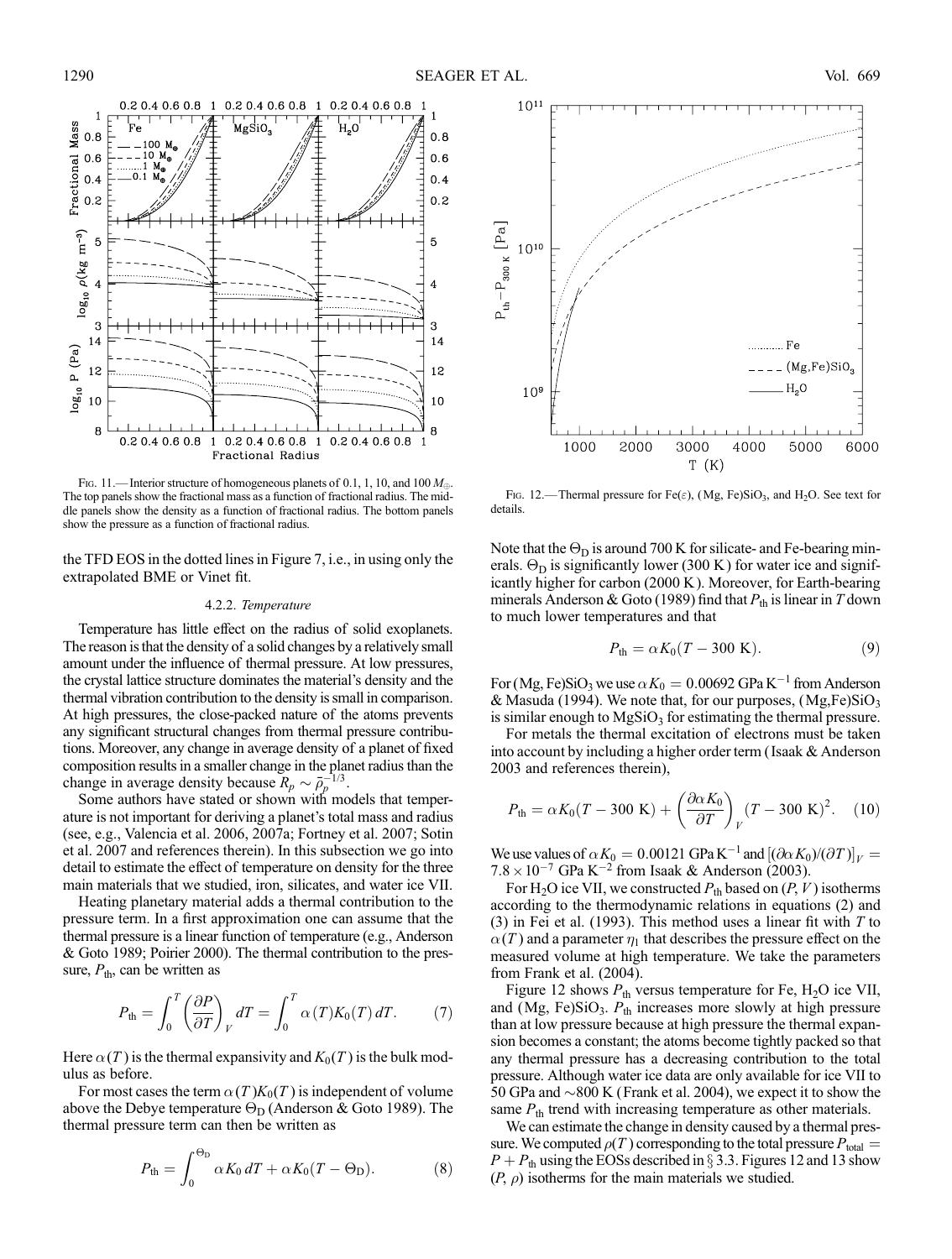

Fig. 13.—Isotherms for  $MgSiO<sub>3</sub>$  (perovskite). Note that the perovskite phase of silicate does not exist for the whole region of low pressures shown in  $(b)$ , which is therefore shown to illustrate the general properties of silicates. [See the electronic edition of the Journal for a color version of this figure.]

For  $MgSiO<sub>3</sub>$ , the decrease in density due to thermal pressure is less than  $4\%$  over the temperature range  $300-6000$  K and above 10 GPa where the material is solid (Fig. 13a). Below 10 GPa the decrease in density is less than 2.5% for temperatures up to 1200 K (Fig. 13b; for densities less than the zero-pressure 300 K density see Fig. 7 in Anderson & Masuda 1994).

Fe is known to have a higher thermal expansivity than  $MgSiO<sub>3</sub>$ , and its density therefore decreases more than  $MgSiO<sub>3</sub>$  for the same temperature increase. The Fe density decrease is less than 4% for pressures above 100 GPa (Fig. 14a). Earth's Fe core is at pressures higher than 100 GPa (Dziewonski & Anderson 1981), and we expect the same for more massive differentiated planets with similar composition (see, e.g., Valencia et al. 2006). We further note that as the planet's Fe mass fraction increases, more of the planet's mass is at higher pressures, making the material's density change at low pressure in response to temperature less relevant. For example, Figure 10 shows that for a pure Fe planet with  $M_p > 0.1 M_{\oplus}$ , 97% of the planet's mass is above 1 GPa, and for planets with  $M_p > 1$   $M_{\oplus}$ , 97% of the planet's mass is above 10 GPa.

Using available data to 50 GPa and 800 K (Frank et al. 2004), we find that  $H_2O$  water ice VII density changes by less than a few percent throughout this pressure and temperature range (Fig. 14b). We note that above approximately 1000 K water ice reaches an ionic fluid phase (Goncharov et al. 2005). Nevertheless, we emphasize that our water ice EOS (which includes phases VII, VIII, and X; see Table 2) agrees with recent Hugoniot shock data to within the experimental uncertainties. These recent data are from Lee et al. (2006) and range in pressure from 47 to 250 GPa and in temperature from 2100 all the way to 19,000 K. More work needs to be done to quantify the thermal pressure effects above 250 GPa and in the ionic phase, which is beyond the scope of this paper.

Our  $(P, \rho)$  isotherms in Figures 13 and 14 can be interpreted in light of the temperature-pressure profiles of planetary interiors. Earth, for example, has temperatures of approximately 1000 K at 50 GPa, 2000 K at 150 GPa, and up to 6000 K at 350 GPa (Poirier 2000). Super-Earth interior models calculated in Valencia



Fig. 14.—Isotherms for  $Fe(\epsilon)$  and H<sub>2</sub>O ice VII. See text for details. [See the electronic edition of the Journal for a color version of this figure.]

et al. (2006) show that below 1 GPa the temperature is less than 1600 K, above 100 GPa the temperature is 2500 K, and the temperature is up to about 7000 K at hundreds of GPa. Isentropes for Neptune are expected to be about 2500 K at 20 GPa and to reach 7000 K at 600 GPa. The fact that high temperatures are reached only at high pressures lessens the temperature effect because the fractional contribution of the thermal pressure to the total pressure decreases as the total pressure increases (Fig. 12).

We argue that even for the short-period hot exoplanets, those in few day orbits whose surface temperatures could reach 1000– 2000 K, the thermal pressure contribution to radius is still small. This statement is based on the argument that for solid planets above one to a few Earth masses (depending on composition) the fractional radius affected by such high temperatures is small.

Based on the above discussion of density decrease as a function of temperature, we illustrate the effect of temperature on planet radius by the following example. Taking a case where the average density is overestimated by 3.5% in a uniform 300 K temperature model, the planet's total radius would be underestimated by only 1.2%. This is due to the  $R_p \sim \bar{\rho}_p^{-1/3}$  scaling.

### 5. A GENERIC MASS-RADIUS RELATIONSHIP FOR SOLID EXOPLANETS

A glance at Figure 4 may suggest to the astute reader that the mass-radius relationships for a variety of planets all have a similar functional form, perhaps caused by some symmetry of the underlying equations. Indeed, there is such a symmetry and a common functional form: a generic mass-radius relationship that we describe here. This generic mass-radius relationship is valid for planet masses up to about 20  $M_{\oplus}$ .

# 5.1. A Modified Polytropic Equation of State

Our generic mass-radius relationship is based on the similar forms of the EOSs of all solid materials we have considered. The zero-temperature or 300 K temperature EOSs for the solid materials we considered can be approximated by the function

$$
\rho(P) = \rho_0 + cP^n. \tag{11}
$$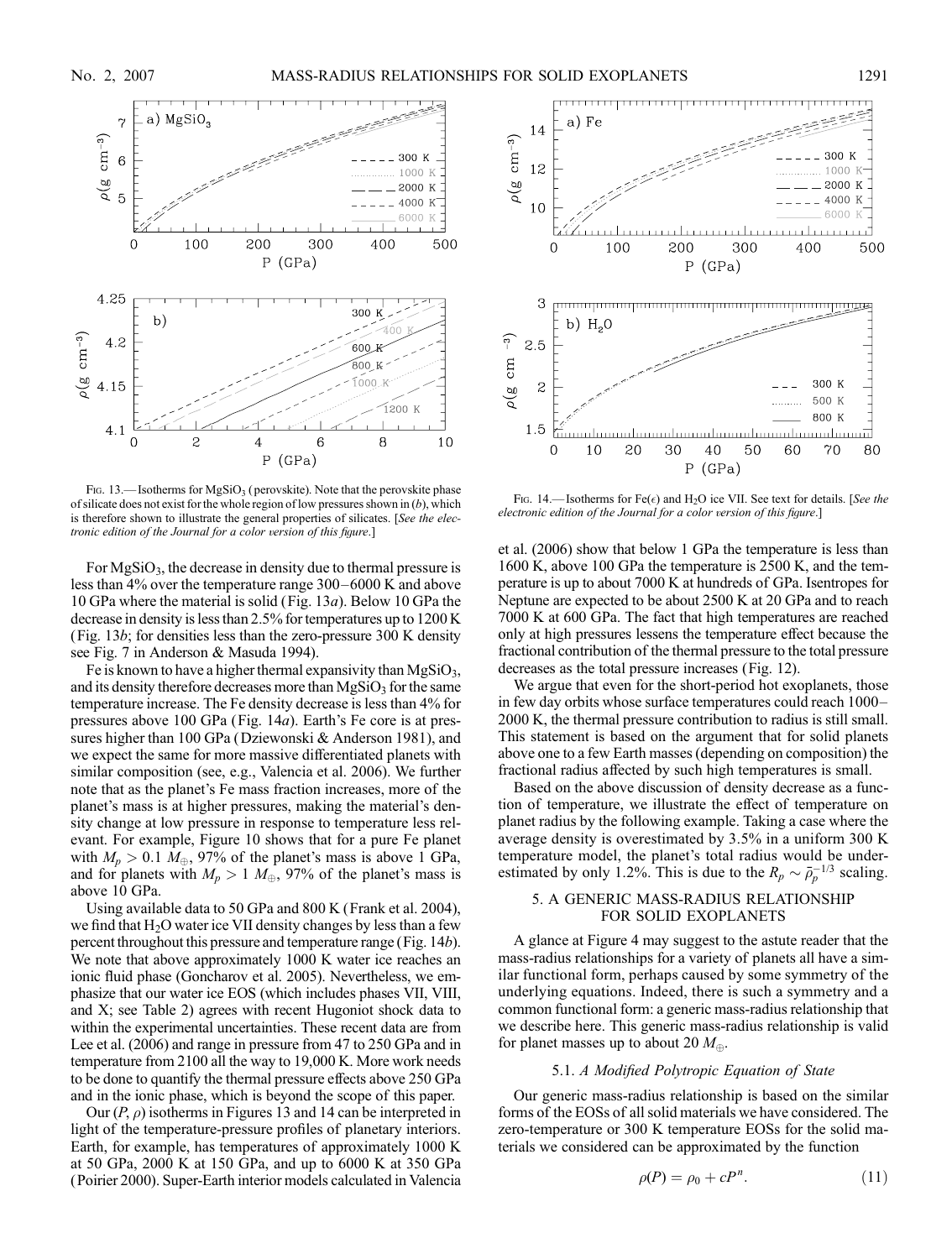$\boldsymbol{n}$ 

| TABLE 3<br>FITS TO THE MERGED VINET/BME AND TFD EOS<br>OF THE FORM $\rho(P) = \rho_0 + cP^n$ |                                             |                                           |  |  |  |
|----------------------------------------------------------------------------------------------|---------------------------------------------|-------------------------------------------|--|--|--|
| Material                                                                                     | $\rho_0$<br>$\left(\text{kg m}^{-3}\right)$ | C<br>$(\text{kg m}^{-3} \text{ Pa}^{-n})$ |  |  |  |

Fe(\$) ........................................ 8300.00 0.00349 0.528 MgSiO3 ( perovskite) ............... 4100.00 0.00161 0.541 (Mg, Fe)SiO3 ........................... 4260.00 0.00127 0.549 H2O .......................................... 1460.00 0.00311 0.513 C (graphite).............................. 2250.00 0.00350 0.514 SiC............................................ 3220.00 0.00172 0.537

NOTE.—These fits are valid for the pressure range  $P < 10^{16}$  Pa.

Table 3 lists the best-fit parameters  $\rho_0$ , c, and n for some materials over the range  $P < 10^{16}$  Pa. The density given by these approximate EOSs matches the density given by the more detailed EOSs we used above to within  $2\% - 5\%$  for the pressure ranges  $P < 5 \times 10^9$  Pa and  $P > 3 \times 10^{13}$  Pa. At intermediate pressures, the discrepancy ranged from less than 1% to 12%.

The similarity of the EOSs of all solid materials stems from the behavior of chemical bonds under pressure. At low pressures the chemical bonds of the material can withstand compression. Above some pressure, the energy imparted to the material breaks the chemical bonds and the material structure radically changes. The ''crossover'' pressure is roughly the material's bulk modulus. For our simple analytic EOS, the bulk modulus is

$$
K \approx \left(\frac{\rho_0}{c}\right)^{1/n}.\tag{12}
$$

Our approximate EOS is a modified polytropic EOS. Polytropic EOSs are of the form  $P = K_p \rho^{1+1/m}$ , or  $\rho = (P/K_p)^{m/(m+1)}$ , where  $K_p$  is a constant and m is the polytropic index. Our approximate EOS fit differs from the polytropic EOS by the addition of the constant  $\rho_0$ ; it incorporates the approximate incompressibility of solids and liquids at low pressures.

#### 5.2. Dimensionless Equations of Planetary Structure

The new generic EOS contains some dimensional quantities,  $\rho_0$  and c, that allow us to conveniently write equations (1) and (2) in dimensionless form. We rescale the variables  $P, \rho, m$ , and r as follows, where the subscript s refers to a scaled variable:

$$
\rho_s = \frac{\rho}{\rho_0},\tag{13}
$$

$$
P_s = \frac{P}{P_1},\tag{14}
$$

$$
r_s = \frac{r}{r_1},\tag{15}
$$

$$
m_s = \frac{m}{m_1},\tag{16}
$$

where

$$
P_1 = \left(\frac{\rho_0}{c}\right)^{1/n},\tag{17}
$$

$$
r_1 = G^{-1/2} \rho_0^{(1/2n-1)} c^{-1/2n},\tag{18}
$$

and

$$
m_1 = r_1^3 \rho_0. \tag{19}
$$



FIG. 15.—Dimensionless mass-radius relationships for different materials. The scaled mass and radius are given in eqs. (15) and (16). These dimensionless mass-radius relationships depend only on the exponent,  $n$ , in the modified polytrope EOSs ( $n = 0.513$  corresponds to the H<sub>2</sub>O modified polytrope,  $n = 0.528$ corresponds to Fe, and  $n = 0.541$  corresponds to MgSiO<sub>3</sub>). For  $M_s \le 4$ , the massradius relationship for all materials takes approximately the same functional form. The squares are the approximate analytical scaled mass-radius relationship given in eq. (39), which is valid for  $M_s \ll 1$  and is the same for all n. [See the electronic edition of the Journal for a color version of this figure.]

With this change of variables, the equations of planetary structure become mass of a spherical shell

$$
\frac{dm_s(r)}{dr_s} = 4\pi r_s^2 \rho_s(r_s),\tag{20}
$$

hydrostatic equilibrium

$$
\frac{dP_s(r_s)}{dr_s} = -\frac{\rho_s(r_s)m_s(r_s)}{r_s^2},\qquad(21)
$$

and the EOS

$$
\rho_s = 1 + P_s^n. \tag{22}
$$

Figure 15 shows dimensionless mass-radius relationships derived by numerically solving the above equations the same way we solved the unscaled equations. It shows the total dimensionless planet mass,  $M_s$ , as a function of the scaled planet radius,  $R_s$ , where  $R_s$  is defined by the outer boundary condition  $P(R_s) = 0$ . At  $R_s$  we also have  $M_s = m_s(R_s)$ . We generated the numerical mass-radius curves by solving the equations for a range of central pressure values of  $P_s$ .

The dimensionless mass-radius curves depend only on  $n$ . We plot curves for three values of *n*:  $n = 0.513$  (H<sub>2</sub>O),  $n = 0.528$  (Fe), and  $n = 0.544$  (silicate). These values of n span the range of behaviors of all the EOSs we studied. We also show solutions for the interior structure of homogeneous planets in Figure 16.

The solutions behave quite differently on either side of the line  $M_s = 1$ . For  $M_s < 1$ ,  $R_s$  strictly increases with  $M_s$  and does not depend on *n*. For  $M_s > 1$ ,  $R_s$  depends strongly on *n* and does not necessarily strictly increase with  $M_s$ . This contrasting behavior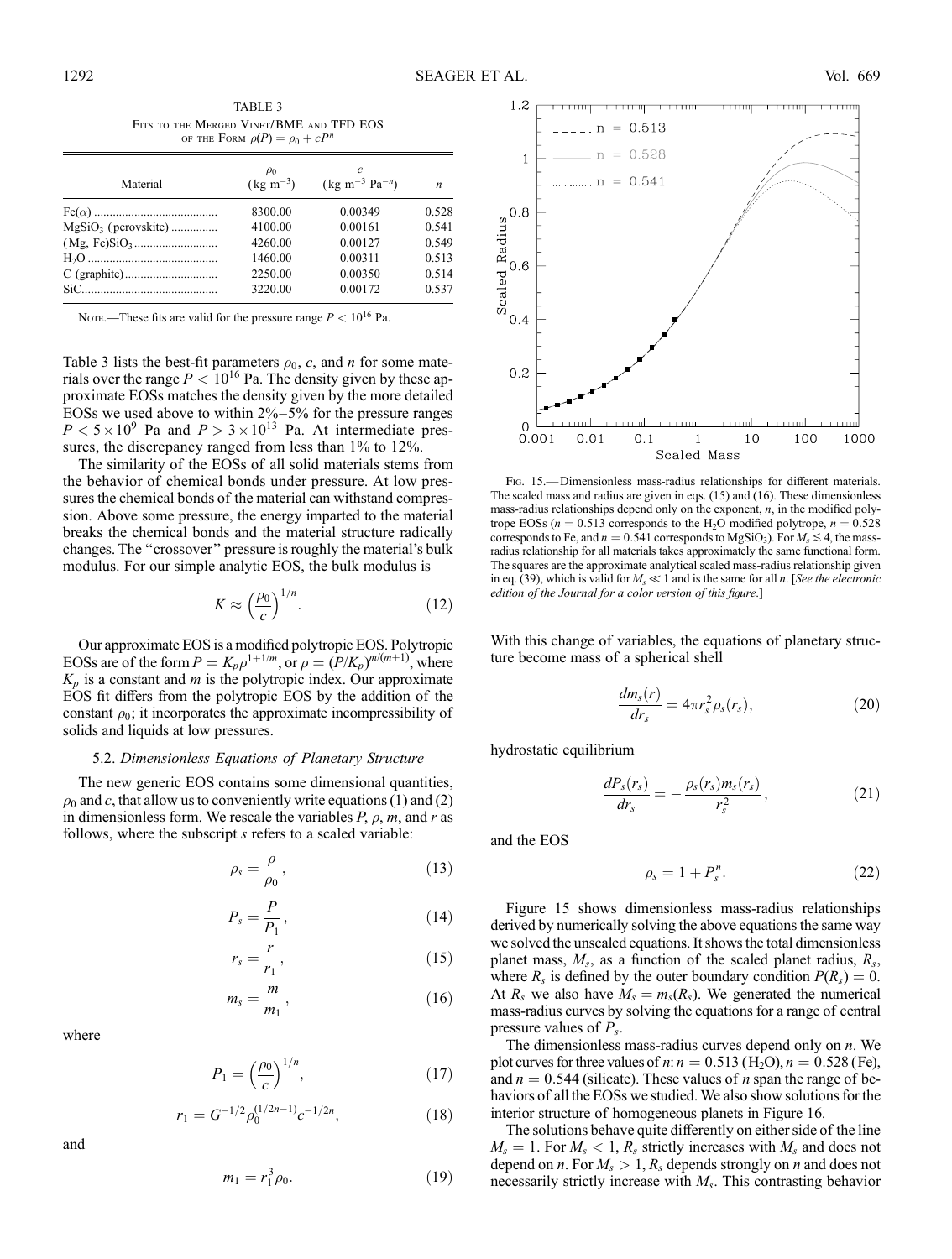

Fig. 16.— Scaled interior structure models for solid exoplanets computed from the polytropic-like EOSs. (a) Scaled mass vs. fractional scaled radius. (b) Scaled density vs. fractional scaled radius. (c) Scaled pressure vs. scaled fractional radius. In all panels the solid, dotted, and dashed lines are for scaled masses of 0.5, 1, and 5, respectively. Three different values of n are used: 0.528 ( Fe; black), 0.541 (MgSiO<sub>3</sub>; light gray), and 0.514 (H<sub>2</sub>O; *medium gray*). In all panels the solid and dotted lines are shown for only a single value of  $n$  because the lines for all  $n$  overlap. The scaled interior structure solutions deviate from each other for the  $M_s = 5$  model. [See the electronic edition of the Journal for a color version of this figure.]

arises because for  $M_s \ll 1$ , the EOS reduces to  $\rho_s = 1$ , and for  $M_s \gg 1$ , the EOS reduces to the polytropic form  $\rho_s = P_s^n$ .

Table 4 lists some values of  $m_1$ ,  $r_1$ , and  $P_1$  for some EOSs based on the values of  $\rho_0$ , *n*, and *c* listed in Table 3. Curiously, the scaling parameters  $m_1$  and  $r_1$  are somewhat similar for the polytropic-like mass-radius solutions for  $H_2O$  and Fe because these materials have similar ratios of  $K_0/\rho_0$ .

For  $M_s < 4$ , the dimensionless mass-radius relationship is approximately

$$
\log_{10} R_s = k_1 + \frac{1}{3} \log_{10}(M_s) - k_2 M_s^{k_3}, \tag{23}
$$

where  $k_1 = -0.20945$ ,  $k_2 = 0.0804$ , and  $k_3 = 0.394$ ; this approximation is good to 1% over this range. For  $M_s > 4$ , the scaled radius becomes a strong function of  $n$ . But we can use the analytic function in equation (23) to describe the dimensionless massradius relationships for scaled masses,  $M_s$ , up to  $\sim$ 40 if we use the values of  $k_i$  for different materials listed in Table 4.

Equation (23) and the scaling parameters in Table 4 provide a convenient approximate summary of the results of this paper for homogeneous planets.

It may appear that the scaled mass-radius relationship is not useful for differentiated planets, since differentiated planets combine materials with different EOSs. We find, however, that even the radii of differentiated planets are well described by the functional form shown in Figure 15 for  $M_s \lesssim 4$  (i.e., up to where the scaled numerical solutions for different materials differ from each other).

This circumstance provides us with a convenient way to summarize our results for differentiated planets. To any differentiated planet model, we can assign an effective  $m_1$  and  $r_1$ . These effective scalings allow us to summarize all of our calculated mass-radius relationships using equation (23), regardless of whether they were computed with the modified polytropic EOS or our actual Vinet/ BME and TFD EOSs. Table 4 lists some effective values of  $m_1$ and  $r_1$  for a few examples of differentiated planets. We calculated these numbers by comparing the mass-radius curves for differentiated planets (shown in Fig. 4) to equation (23). To find the approximate mass-radius relationship for any given planet, look up  $m_1$  and  $r_1$  in Table 4 and plug these numbers into equation (23) using  $k_1 = -0.20945$ ,  $k_2 = 0.0804$ , and  $k_3 = 0.394$ .

The scaled variables help us to understand why the solid planet mass-radius relationships are very nearly the same for all materials we considered, for  $M_s \leq 1$ . We first recall that  $M_s = 1$ . is defined as the mass so that the central, i.e., the maximum, pressure in the planet is  $P_s = 1$ . Next, for  $P_s \le 1$ , i.e., everywhere in the planet for  $M_s \leq 1$ , the density (or the scaled density) never changes by more than 2.5% for a variation of  $n$  in the range of  $0.513-0.549$ . Hence, the radius (or the scaled radius) never changes by more than 0.85% (due to the  $R_p \sim \rho^{-1/3}$  scaling).

# 5.3. Analytic Treatment of the Dimensionless Equations

Here we derive an approximate analytic solution to the dimensionless equations of planetary structure. The existence and form of the solution demonstrate why the mass-radius curves for various planets all look so similar. The good agreement between this approximate solution and our calculations gives us confidence in our results.

We first discuss a general analytic solution to equations (1) and (2), followed by an application to the dimensionless equations (20) and (21). For most EOSs, equations (1) and (2) cannot be solved analytically, even given the approximation of zero temperature. We can incorporate two ideas to allow new analytic progress. First, over a wide range of low pressures below a GPa, solids and liquids change their densities by a small amount, much less than 10%. This point enables us to assume an EOS that encapsulates the idea of materials that are largely incompressible over a wide range of low pressures:

$$
\rho(P) = \rho_0 + f(P). \tag{24}
$$

We have shown in § 5.1 that  $f(P) = cP^n$  is a good approximation. We further note, however, that in the range of low pressures we can assume  $f(P) \ll \rho_0$ .

The second point that enables an analytic treatment is that, when a planet is massive enough that it begins to compress under its own gravity, the compression is most acute at the planet's center. With these two ideas in mind, we can obtain an approximate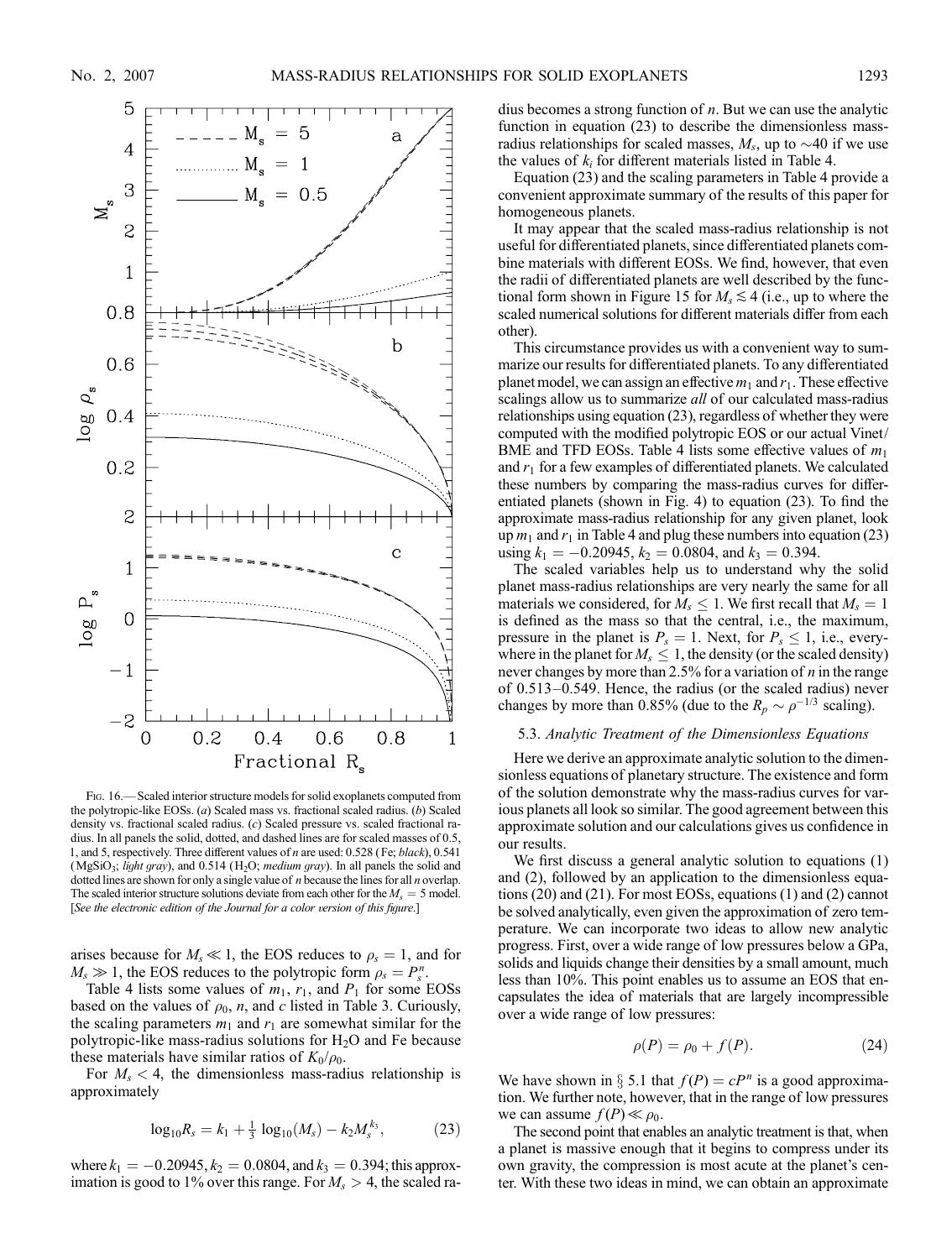Conversion Factors for the Scaling Relationships for Equation (23)

|          | m <sub>1</sub> | r <sub>1</sub> | $P_1$                   |                |                |                |
|----------|----------------|----------------|-------------------------|----------------|----------------|----------------|
| Material | $(M_{\oplus})$ | $(R_{\oplus})$ | (GPa)                   | k <sub>1</sub> | k <sub>2</sub> | k <sub>3</sub> |
|          | 5.80           | 2.52           | 1192                    | $-0.209490$    | 0.0804         | 0.394          |
|          | 10.55          | 3.90           | 693                     | $-0.209594$    | 0.0799         | 0.413          |
|          | 5.52           | 4.43           | 114                     | $-0.209396$    | 0.0807         | 0.375          |
|          | 4.34           | 2.23           | $\cdot$ $\cdot$ $\cdot$ | .              | .              | .              |
|          | 7.38           | 3.58           | $\cdot$ $\cdot$ $\cdot$ | .              | $\cdots$       | .              |
|          | 8.16           | 4.73           | $\cdot$ $\cdot$ $\cdot$ | .              | $\cdots$       | .              |
|          | 6.41           | 3.19           | $\cdot$ $\cdot$ $\cdot$ | .              | $\cdots$       | .              |
|          | 6.41           | 2.84           | $\cdot$ $\cdot$ $\cdot$ | .              | $\cdots$       | .              |
|          | 6.41           | 3.63           | $\cdot$ $\cdot$ $\cdot$ | .              | $\cdots$       | .              |
|          | 6.88           | 4.02           | $\cdot$ $\cdot$ $\cdot$ | .              | .              | .              |
|          | 7.63           | 4.42           | .                       | .              | .              | .              |

Notes.—The conversion factors give the physical values from the scaled parameters mass, radius, pressure, and density. See eqs.  $(13)$ – $(16)$ . The first three rows of this table additionally give parameters for mass-radius relationships computed from the modified polytropic EOS; these include the  $k_i$  values for a fit to eq. (23) valid for  $M_s > 4$ .

solution to equations (1) and (2) and a mass-radius relationship for the case of a low-mass, slightly compressed planet.

To zeroth order,  $\rho(P)$  does not depend on P, so we can integrate equations (1) and (2) to find the zeroth-order solutions:

$$
m(r) = \frac{4}{3}\pi r^3 \rho_0,\tag{25}
$$

$$
P(r) \approx P_c - \frac{2}{3}\pi G r^2 \rho_0^2. \tag{26}
$$

Here

$$
P_c = \frac{2}{3}\pi G R_p^2 \rho_0^2 = \frac{3G}{8\pi} \frac{M_p^2}{R_p^4},\tag{27}
$$

where  $M_p$  is the total mass of the planet and  $R_p$  is the planet's radius.

Now we can use the zeroth-order solution for  $P(r)$  to write equation (24) to first order in the term  $f(P(r))$ :

$$
\rho(P) \approx \rho_0 + f(P(r) = P_c - \frac{2}{3}\pi G r^2 \rho_0^2). \tag{28}
$$

Keeping in mind that the compression is most important in the center, we expand this expression for  $\rho$  about  $r = 0$ , to get an expression for the density accurate to first order in  $f(P(r))$  and second order in  $r/R$ :

$$
\rho \approx \rho_0 + [f(P_c) - \frac{2}{3}\pi G r^2 \rho_0^2 f'(P_c)].
$$
 (29)

If the compressed region is confined to small  $r/R$ , then we can use this expression as an approximation for the pressure everywhere in the planet. We can then substitute this expression into equation (1) and integrate to get

$$
m(r) \approx \frac{4}{3}\pi r^3 \left[ \rho(P_c) - \frac{2}{5}\pi G r^2 \rho_0^2 f'(P_c) \right].
$$
 (30)

When we evaluate this equation at  $r = R_p$ , we find the desired mass-radius relationship

$$
M_p = \frac{4}{3}\pi R^3 \left[ \rho(P_c) - \frac{2}{5}\pi G R_p^2 \rho_0^2 f'(P_c) \right].
$$
 (31)

The mean density is

$$
\bar{\rho} = \rho(P_c) - \frac{2}{5} \pi G R_p^2 \rho_0^2 f'(P_c). \tag{32}
$$

We can see that  $\rho(P_c) > \bar{\rho} > \rho_0$ , i.e., the mean density is higher than the zero-pressure density but lower than the density near  $r = 0$ . Also, for high  $P_c$  the radius will decrease [this is the case for  $f(P_c) = cP_c^n$ , the modified polytropic form in eq. (11)].

We can evaluate equation (32) to first order in  $f(P(r))$  using equation (27). In other words, the mean density of the planet is approximately

$$
\bar{\rho} = \rho(P_c) - \frac{3}{5} f'(P_c) P_c,
$$
\n(33)

where  $P_c$  is given in equation (27).

We now apply the above analytic equations  $(26)-(33)$  to our dimensionless equations. We begin by considering our scaled EOS as

$$
\rho_s(P_s) = 1 + P_s^n. \tag{34}
$$

We proceed under the assumption that  $P_s \ll 1$  and therefore  $P_s^n \leq 1$ . For the dimensionless equations we find the scaled pressure

$$
P_s(r_s) \approx P_{s,c} - \frac{2}{3}\pi r_s^2, \qquad (35)
$$

where

$$
P_{s,c} = \frac{2}{3}\pi R_s^2,\tag{36}
$$

the scaled approximate density

$$
\rho_s \approx 1 + \left( P_{s,c}^n - \frac{2}{3} \pi r_s^2 n P_{s,c}^{n-1} \right),\tag{37}
$$

the scaled mass

$$
m_s(r_s) \approx \frac{4}{3}\pi r_s^3 \left(1 + P_{s,c}^n - \frac{2}{5}\pi n r_s^2 P_{s,c}^{n-1}\right),\tag{38}
$$

the desired mass-radius relationship

$$
M_s \approx \frac{4}{3}\pi R_s^3 \left[1 + \left(1 - \frac{3}{5}n\right) \left(\frac{2}{3}\pi R_s^2\right)^n\right],\tag{39}
$$

and the average density

$$
\bar{\rho}_s = 1 + \left(1 - \frac{3}{5}n\right) \left(\frac{2}{3}\pi R_s^2\right)^n. \tag{40}
$$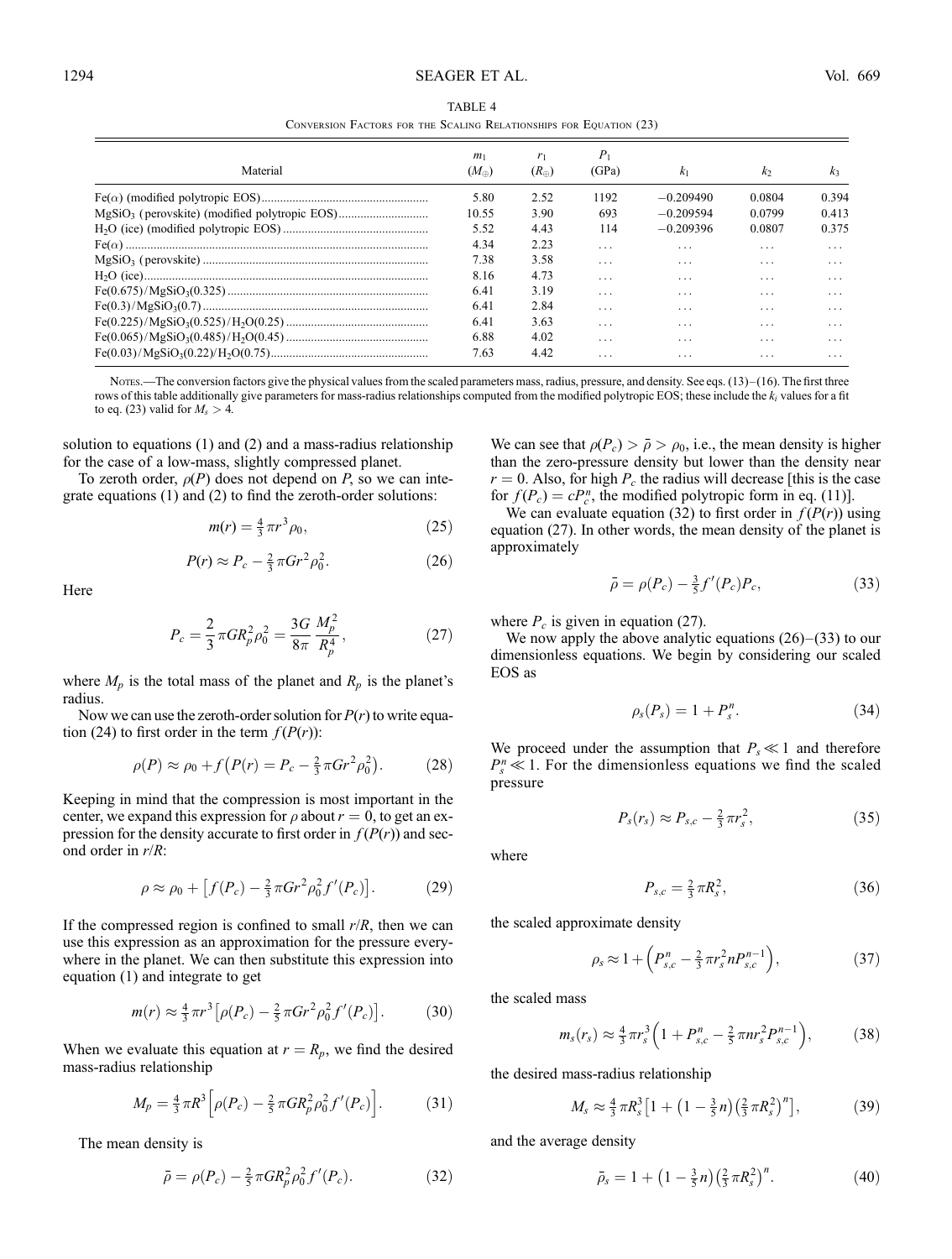Because we chose  $P_s \ll 1$  for this analytic derivation, we know exactly over what range of parameters these approximations are valid. They apply where  $P_s \ll 1$ , which is also where  $R_s \ll 1$ and  $M_s \ll 1$ . The correction term in equations (39) and (40)  $[(1 - \frac{3}{5}n)(\frac{2}{3}\pi R_s^2)^n] \ll 1$ . The  $R_s \ll 1$  limit therefore shows why the scaled mass-radius relation depends very weakly on composition: the correction term in equation (39) is small.

If we consider the scaled mass-radius relationship given by equation (39) slightly beyond where it is formally valid ( $R_s < 1$ ) instead of  $R_s \ll 1$ ), we find that it is still a reasonable approximation. While the scaled mass-radius relationship given by equation (39) is good to within 1% at  $M_s = 0.245$ , it is good to within 5% at  $M_s = 0.36$  (compared to the numerical solution to the scaled equations). Even at  $R_s \approx 1$ , the correction term is never larger than  $(1 - \frac{3}{5}n)(\frac{2}{3}\pi)^n$ . Since *n* ranges typically from 0.5 to 0.6, this maximum value for the correction term ranges from about 0.997 to 1.013. In other words, even for  $R_s \approx 1$ , the correction term in equation (39) varies over only a range of about 0.02 as a function of planet chemistry.

Figure 15 compares this analytic mass-radius approximation to the full numerical solution of the scaled equations, justifying that our calculations are correct.

#### 6. DISCUSSION

#### 6.1. Exoplanet Mass and Radius Observational Uncertainties

We now discuss the observational uncertainties on the mass and radius of transiting exoplanets. We adopt a conservative range for planet mass and radius fractional uncertainty of  $2\%-10\%$ . The 10% limit is the uncertainty range for typical exoplanet detections, arising from measurement uncertainty due to the data quality. Once discovered, most exoplanets of interest will be followed up with larger telescopes and/or more observations to refine the planet mass and radius beyond that determined from the observational discovery. If measurement uncertainty is not a dominant factor for planet mass and radius uncertainty, then the stellar mass and radius uncertainty are. This is because the exoplanet mass and radius are derived from quantities that involve planetstar mass or radius ratios. Note that, assuming the stellar noise to be small, the measurement uncertainty and stellar mass or radius uncertainty add in quadrature.

Our estimate of the 2% planet mass and radius uncertainty is based on an optimistic assessment of the 2% stellar mass and radius uncertainty likely to be possible for millions of stars in the future. This kind of high-precision measurement will be enabled with accurate distances and precise stellar fluxes by the *Gaia* space mission (ESA; launch date 2011). In practice, the radius can be inferred directly from the stellar fluxes and distances; in principle, a precise radius is limited by the correction from a measured stellar flux to the star's bolometric flux (D. Sasselov 2006, private communication). In contrast to our 2% best-case scenario, current typical stellar mass and radius uncertainties are on the order of 5%-10% (Ford et al. 1999; Cody & Sasselov 2002; Fischer & Valenti 2005). These stellar masses and radii are derived from interior and evolution model fits to observed stellar spectra. Sozzetti et al. (2007) show that a more precise stellar radius (and hence planet radius) can be derived using stellar evolution models in the  $a/R_*$  versus  $T_{\text{eff}}$  parameter space instead of in the usual log g versus  $T_{\text{eff}}$  parameter space. This is partly because  $a/R_*$  (a measure of stellar density) can be determined with high precision from the planet transit light curve for planets with zero orbital eccentricity (Seager  $&$  Mallén-Ornelas 2003). Provided that the photometry is good enough, few percent uncertainty in star and planet radii may become routine. We note that a different technique, interferometry, can measure stellar radii directly, but the current uncertainties are much higher than 2% and the technique is limited to a small number of nearby stars.

The mass determination of low-mass planets by ground-based radial velocity techniques requires hundreds of observations. Mass determination for many exoplanets may therefore be inhibited (Lovis et al. 2006) until a number of dedicated ground-based telescopes are available. Given such limitations of telescope time and current technology, the optimistic future exoplanet mass uncertainty range is likely closer to  $5\% - 10\%$  for the low-mass solid planets of interest ( $\langle 20 M_{\oplus} \rangle$ ). With current technology and due to the faintness of the host stars, many low-mass exoplanets discovered from transit surveys (e.g., COROTor Kepler) will not have measured masses at all. As an example of what it would take to detect an Earth-mass planet in a 50 day orbit about one of the brightest Sun-like stars: one 8 m diameter telescope dedicated to five bright stars monitored over five years (R. P. Butler 2006, private communication). Earth-mass planets more distant from their host stars, such as Earth-like orbits about Sun-like stars, cannot be detected with any current technology.

#### 6.2. Possible Exoplanet Compositional Distinctions

Given the observational uncertainties, what compositional distinctions among exoplanets can we make? With an upper limit of 20% on the planet mass uncertainty we will be able to say robustly whether the planet is predominantly composed of solids or if it instead has a significant gas envelope as do Uranus and Neptune.

The following discussion assumes that we can ascertain that the planet has no substantial atmosphere or envelope that would contribute to the planet radius.

With a 10% uncertainty we may be able to comment on the presence of a large amount of water or iron, if the planet fortuitously has a very low density or a very high density within the radius range for solid planets.

 $A \sim 5\%$  uncertainty will allow us to distinguish among planets composed predominantly of water ice, predominantly of silicates, and predominantly of iron  $(\S \S 4.1.1$  and 4.1.2). These planets are relatively well separated on the mass-radius diagram (Fig. 4). Their separation is primarily due to the low density of water ice, the intermediate density of silicates, and the high density of Fe. Even with 5% exoplanet mass and radius uncertainties, it is not possible to identify the detailed composition such as the fraction of different material in the core and differentiated layers.

Identification of water planets is possible with  $\sim$ 5% planet mass and radius uncertainty if the planet has more than 25% water ice by mass and plausible iron-to-silicate ratios. With the same  $\sim$ 5% uncertainty, water planets with 50% water by mass with any iron-to-silicate ratio can be identified. Water exoplanets should exist; in our own solar system Jupiter's satellite Ganymede is 45% water ice by mass. Water ice planets should be the easiest of the solid exoplanets to detect observationally because of their large radius for a given planet mass: they could be as large as 3  $R_{\oplus}$  for  $M_p = 20$   $M_\oplus$ . We note that Valencia et al. (2007a) came to the same conclusion for the one planet mass of which they explored water compositions, the 7.5  $M_{\oplus}$  GJ 876d. A detection of a lowdensity water ice planet orbiting far interior to the expected snow line in the disk where the planet formed would be strong evidence for planet migration.

With 2% uncertainty in planet mass and radius we would be able not only to determine the basic composition of any iron/silicate/ water planet but also to constrain the relative fraction of each material. However, even with 2% uncertainty in planet mass and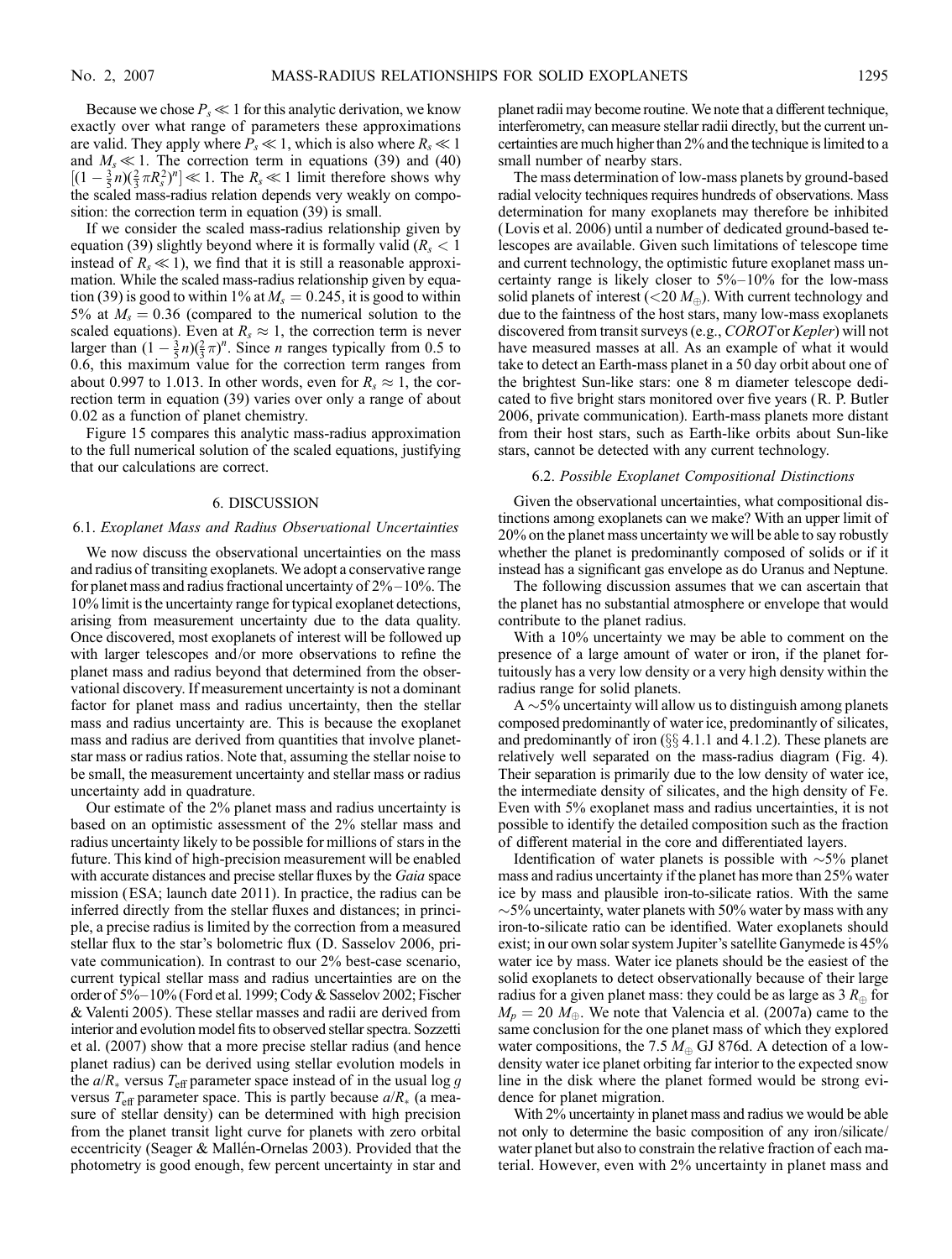radius many degeneracies in planet composition remain for a planet of the same mass and radius. For example, carbon planets with silicate mantles and iron cores are indistinguishable from silicate planets with small iron cores, or with planets that have a small ( $\sim$ 10% by mass) fraction of water on top of a silicate mantle and iron core. As a second example, planets with deep water oceans (even 100 km deep) on any kind of planet are not identifiable with even 2% fractional uncertainty in the radius. This is because a liquid water ocean contributes only a small amount to the overall planet radius compared to a pure water ice layer. For a third example, see Figure 6d and the accompanying discussion. See also Valencia et al. (2007b) for a detailed discussion of degeneracies in composition for iron-silicate-water planets of  $1-10 M_{\odot}$ .

Observational uncertainties in planet mass and radius are unlikely to be better than a few percent in the next decade. We therefore argue that detailed exoplanet interior models are not needed to infer exoplanet bulk composition. The analytical form derived in this paper (eq. [23]), with scaling relations provided from model curves (e.g., in Table 4), should be sufficient for the near future.

Exoplanet atmosphere measurements may inform us about the planet interior, removing some of the degeneracies in a given solid exoplanet mass and radius relationship. Therefore, despite our conclusions that detailed interior planet models are not needed to determine exoplanet bulk composition, we point out that detailed interior models are required to understand planetary atmospheres. In turn, observations of exoplanet atmospheres may help us infer more about the exoplanet interior composition. Atmosphere measurements will also help us to identify interesting features on planets, such as the presence of a deep liquid ocean. A saturated water vapor atmosphere would be a better indicator than an exoplanet mass and radius, considering we cannot identify deep water oceans with mass-radius relationships.

### 7. SUMMARY AND CONCLUSIONS

We have modeled cold solid planets of a variety of compositions including iron, silicates, water, and carbon compounds. The main conclusions of this work are as follows:

1. All solid planets approximately follow the scaled massradius relationship  $log_{10}R_s = k_1 + \frac{1}{3}log_{10}(M_s) - k_2M_s^{k_3}$  for up to  $M_p \simeq 4M_s$ . This relationship can be scaled to physical units by the values  $m_1$  and  $r_1$  given in Table 4. The corresponding planet mass, in physical units, to which the above mass-radius equation is valid ranges from  $M = 17 M_{\oplus}$  to  $M_p = 40 M_{\oplus}$ , depending on the material (see the  $m_1$  values in Table 4).

2. There is no simple power law for the mass-radius relation; the mass-radius curve slope changes even within a relatively narrow mass range.

3. We can use the same formalism described in the above equation to summarize the mass-radius relationships we computed for differentiated planets, using the scaling parameters listed in Table 4. Given the uncertainties in the EOSs and the best expected future observations, this simple, handy approximation supplies enough detail and accuracy to interpret any forecasted observations.

4. Highly detailed interior planet models are not needed to infer a solid exoplanet's bulk composition from its mass and radius. This is because the temperature structure and phase changes have little impact on the total planet mass and radius:

a) Low-pressure phase changes (at  $\langle 10 \text{ GPa} \rangle$  are not important for a planet's radius because for plausible planet compositions most of the mass is at high pressure. For example, 97% of the planet's mass is at high pressures (>3 GPa). For highpressure phase changes we expect the associated correction to the EOS (and hence derived planet radii) to be small because at high pressure the importance of chemical bonding patterns to the EOS drops.

b) Temperature can be approximated as a thermal pressure term. This thermal pressure causes a decrease in density of on order 3% or less at relevant temperatures and pressures. A change in average density of a planet translates into a smaller change in the planet radius because  $R_p \sim \bar{\rho}_p^{-1/3}$ . Conceptually, At low pressures ( $\leq$ 10 GPa) in the outer planetary layers, the crystal lattice structure dominates the material's density and the thermal vibration contribution to the density is small in comparison. At high pressures the thermal pressure contribution to the EOS is small because the close-packed nature of the materials prevents structural changes from thermal pressure contributions.

5. We identified several interesting properties of exoplanets:

a) Planets are not likely to be found that have radii smaller than a pure Fe planet. Fe is the most dense element out of which planets are expected to form. While not a new conclusion, this point is useful to keep in mind for designing and interpreting radius observations of exoplanets.

b) Planets above the  $H_2O$  curve must have a significant H/He envelope. We can therefore easily distinguish between exoplanets with significant H/He envelopes and those without, as is the case for GJ 436b. We therefore define a ''super-Earth'' to be a solid planet with no significant gas envelope, regardless of its mass.

c) Because of their unique position on the mass-radius diagram,  $H_2O$  planets with more than 25% water ice by mass can be identified with approximately 5% fractional uncertainty in  $M_p$ and  $R_p$ . (A similar conclusion was also found by Valencia et al. [2007a], that if the 7.5  $M_{\oplus}$  planet they modeled has a large water content, it would be identified by a large radius.) Discovering a water planet orbiting at a small semimajor axis would serve as strong evidence for planet migration, since presumably water planets form more efficiently far from their host stars, beyond the ice line. This point is valid provided that the planet is not a carbon planet and provided that there is no substantial contribution to the planet radius from an atmosphere or envelope.

d) Even with planet mass and radius measurement uncertainties better than 1%, planets of different interior composition can have the same total mass and radius. In other words, different mass fractions of iron cores, silicate mantles, and water outer layers can have the same total radius for a planet of the same mass.

e) Carbon planets, if they exist, have mass-radius relationships that overlap with mass-radius relationships of noncarbon planets (i.e., water and silicate planets). This is because the zero-pressure density of graphite is similar to that of  $H_2O$  and the zero-pressure density of SiC is similar to that of  $MgSiO<sub>3</sub>$ . Exoplanet atmospheres of transiting exoplanets will have to be observed and studied to distinguish between carbon planets and water/silicate planets.

6. We conclude that, while detailed interior structure models are needed to understand the atmosphere formation and evolution, detailed interior structure models are not needed to infer bulk composition from exoplanet mass and radius measurements.

We dedicate this study of mass-radius relationships to the memory of our coauthor Cathy Hier-Majumder. It is with great sadness that we acknowledge her untimely death. We thank Rus Hemley, Y. Fei, and Dan Shim for extremely useful discussions about highpressure physics and EOSs. We thank Mercedes Lopez-Moralez,